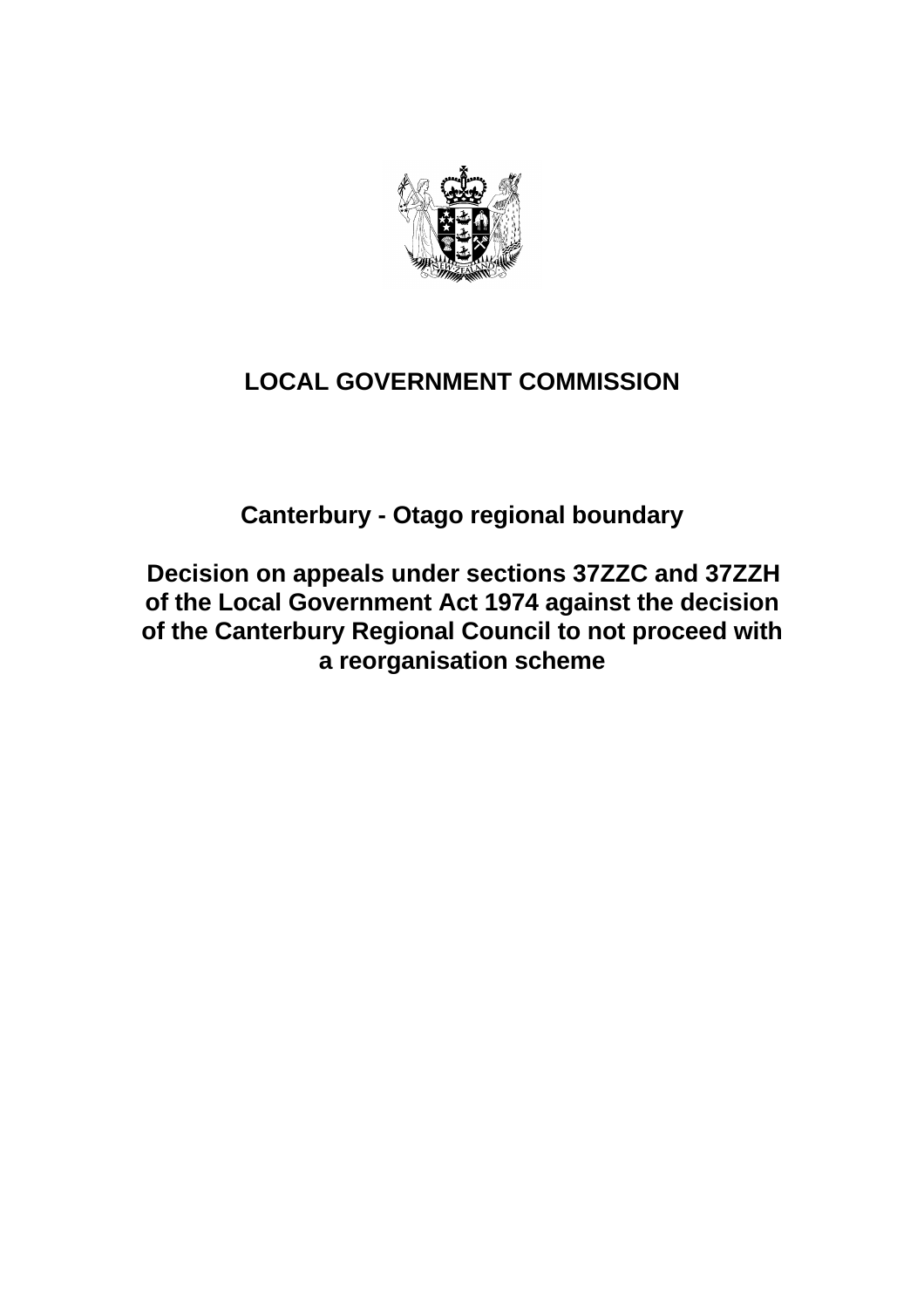# **Table of Contents**

|                                                                            | Page           |  |
|----------------------------------------------------------------------------|----------------|--|
| Introduction                                                               | 3              |  |
| Background                                                                 | 3              |  |
| The Hearing                                                                | $\overline{7}$ |  |
| <b>Statutory Provisions Relating To The</b><br>Determination Of The Appeal | 13             |  |
| Consideration Of The Appeal Under The<br><b>Statutory Provisions</b>       | 15             |  |
| <b>Other Matters</b>                                                       | 25             |  |
| <b>Commission's Determination</b>                                          |                |  |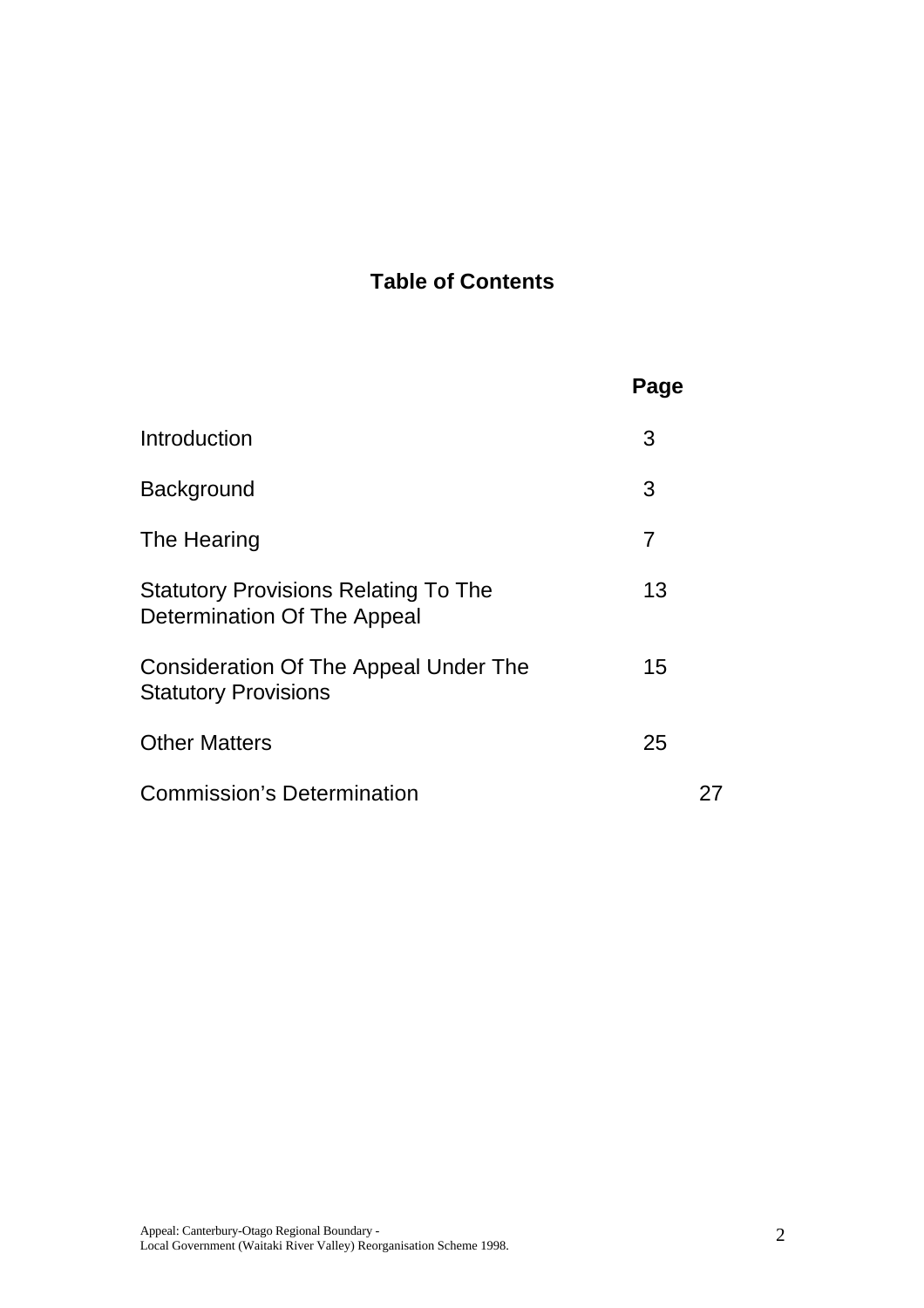## **INTRODUCTION**

1 This decision relates to appeals lodged pursuant to sections 37ZZC and 37ZZH of the Local Government Act 1974 (the Act) against the decision of the Canterbury Regional Council (CRC), as the principal local authority, on 17 December 1998 to not proceed with a reorganisation scheme. The reorganisation scheme would alter the boundary between the Otago and Canterbury Regions by transferring the area of the Waitaki District falling within the Canterbury Region to the Otago Region. This appeal was heard in Oamaru over the periods 23 to 25 March 1999 and 10 to 13 May 1999, and in Wellington on 23 June 1999.

### **BACKGROUND**

- 2 In September 1996 Messrs K J Anderson, T P Gilchrist, C R Halstead, R G Patterson and T J Wardell (the proposers) initiated a proposal, in accordance with section 37ZO of the Local Government Act, that the boundary between the Canterbury and Otago Regions be altered (the proposal).
- 3 In November 1996 the Commission, in accordance with section 37ZV of the Act, appointed the CRC as the principal local authority. In its turn the CRC resolved, pursuant to section 37ZY of the Act, to appoint a committee (the Committee) to prepare and process a draft reorganisation scheme.
- 4 The draft reorganisation scheme was issued in December 1996. Following the consideration of submissions the Committee reported to CRC in July 1997 with a recommendation that the reorganisation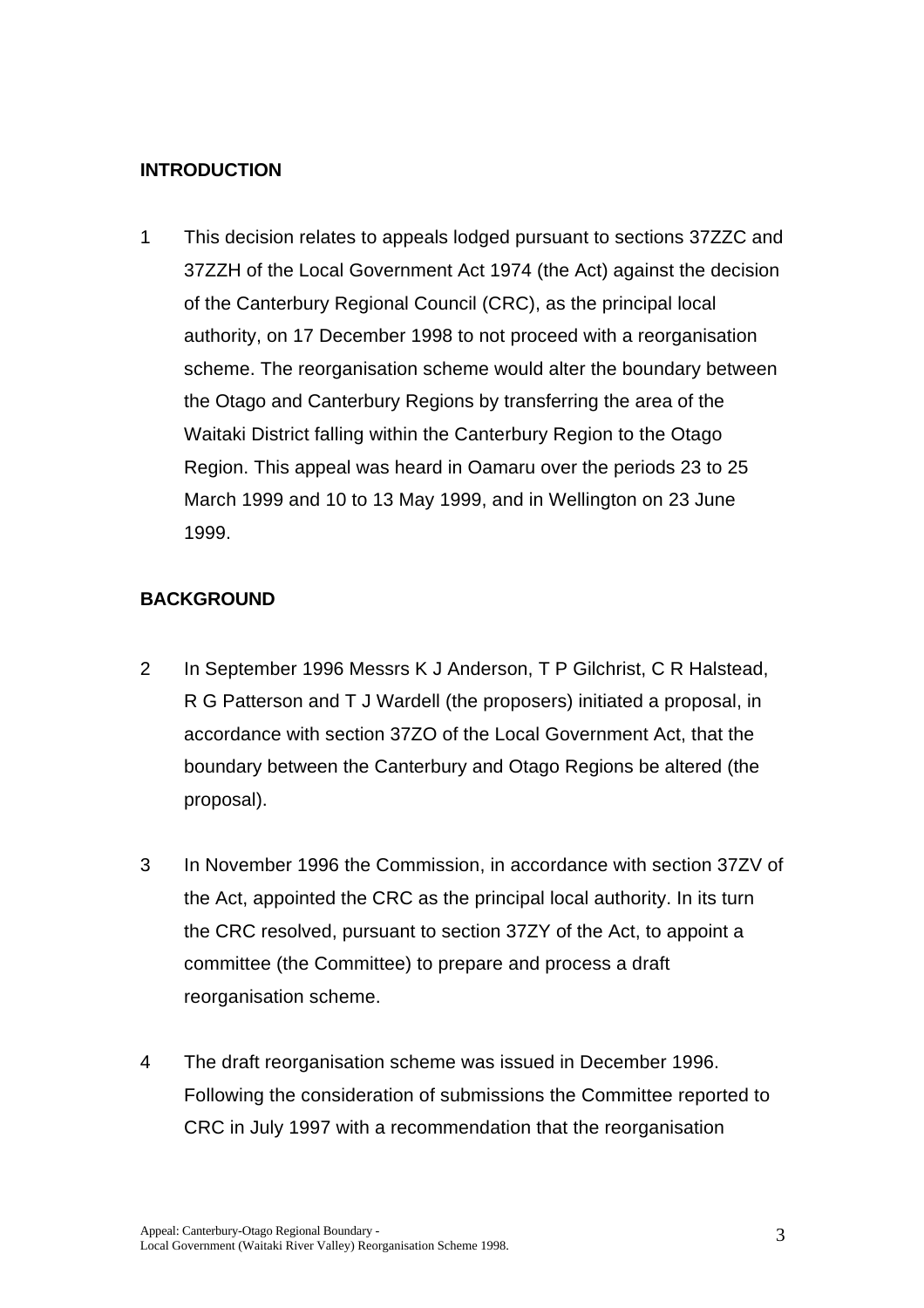scheme not proceed. The CRC adopted the recommendations on 29 July 1997 and gave public notice of its decision.

- 5 The proposers, the Ahuriri District Ratepayers and Householders Association, the Waitaki District Council and the Otago Regional Council (ORC) gave notice of appeal against this decision. The CRC then gave notice of a cross-appeal relating to the adequacy of the description of the area affected and other matters contained in the draft reorganisation scheme.
- 6 On 14 November 1997 the Commission heard arguments relating to matters contained in the cross-appeal.
- 7 On 11 December 1997 the Commission issued its decision relating to the cross-appeal. The Commission:
	- found that the reorganisation proposal presented to the CRC and other affected authorities within the Canterbury and Otago Regions contained a sufficient description of the area affected by the proposal;
	- upheld, with the assent of the appellants, that the draft reorganisation scheme contained little detail as to how the proposal could be implemented had the same been approved;
	- upheld, with the consent of the appellants, that because of lack of detail, the notification of the scheme did not comply with section 37ZW(3) of the Act;
	- in accordance with section 37ZZL of the Act, directed the CRC to reconsider the content of a draft reorganisation scheme, and prepare and publicly notify an appropriate document which could give effect to the original proposal; and
	- in accordance with the provisions of section 37ZZL(4) of the Act, directed that all proceedings on the appeal and cross-appeal be stayed until the CRC's consideration of the reorganisation proposal was completed.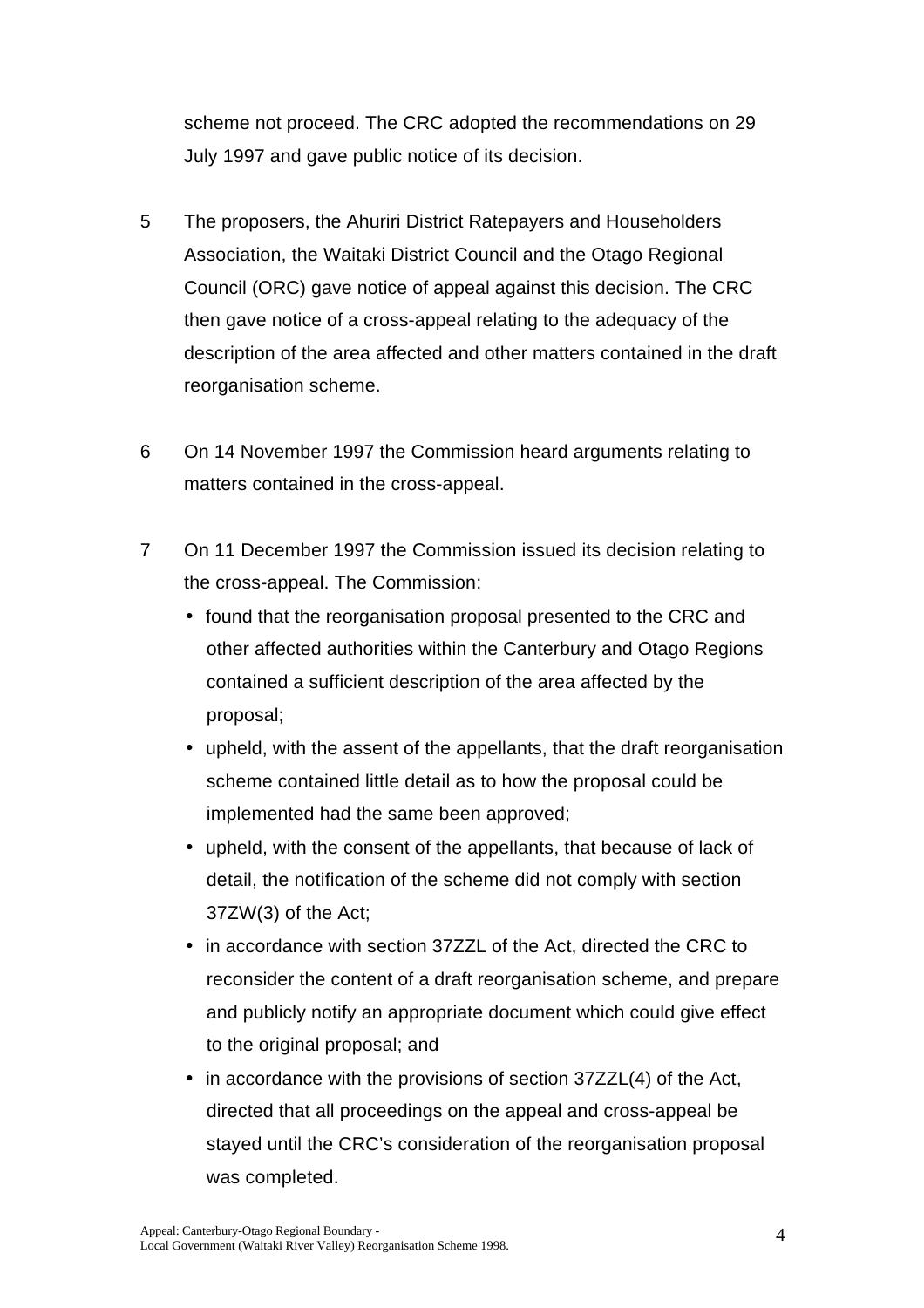- 8 On 13 June 1998 the CRC issued public notice of the new draft reorganisation scheme. Hearings on this scheme were held during the period 2 September to 1 October 1998 by a newly established Committee appointed by the CRC.
- 9 On 7 December 1998 the Committee reported to the CRC recommending:
	- that the draft reorganisation scheme not proceed; and
	- that the CRC, as principal local authority, establish a working party with the proposers, ORC, Waitaki District Council and any affected parties, to consider how the Otago community of interest in the affected area can be recognised in the integrated management of the natural and physical resources within the Waitaki River catchment as a whole.

(The Committee recommended that an independent facilitator be appointed to facilitate the later process.)

- 10 On 17 December 1998 the CRC resolved that the draft reorganisation scheme not proceed. The Committee's recommendation regarding the establishment of a working party was received and left to lie on the table.
- 11 Following the CRC decision the Commission received pursuant to section 37ZZC of the Act:
	- an appeal from the proposers jointly with the Ahuriri Ratepayers and Householders Association, the Ahuriri Community Board, the Waihemo Community Board, the Waitaki District Council and the ORC on 14 January 1999; and
	- an appeal from Arthur E Budd on 15 January 1999.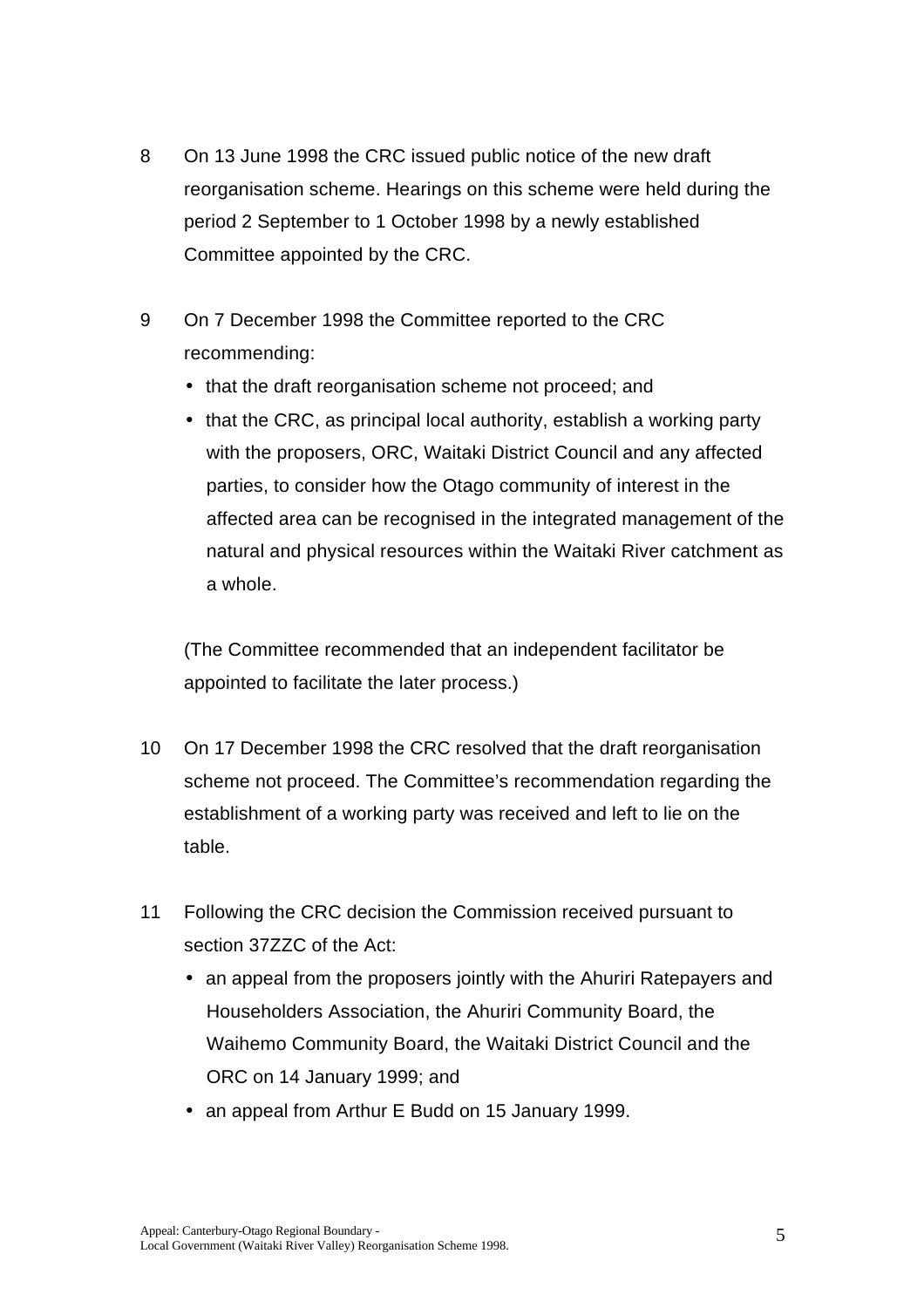- 12 Pursuant to section 37ZZH of the Act the Commission received from CRC an appeal in respect of additional matters on 10 February 1999.
- 13 Pursuant to section 37ZZE of the Act, the following persons and organisations gave notice of their intention to appear and be heard at the hearing of the appeals:

#### *Local Authorities*

Dunedin City Council Waimate District Council Mackenzie District Council

#### *Persons and Organisations*

| S Ross                        | A E Budd                              |
|-------------------------------|---------------------------------------|
| G & E Blanchard               | R M & C W Blackstock                  |
| A Simpson                     | R K Watson                            |
| W, J & D Simpson              | R M Williamson                        |
| J S Hore                      | D & P Cox                             |
| W Penno                       | P J Patterson                         |
| H L Brown                     | A J Gloag                             |
| S Munro                       | D W Ross                              |
| South Island High Country     | <b>Electricity Corporation of New</b> |
| Committee, Federated          | Zealand                               |
| <b>Farmers of New Zealand</b> |                                       |

(The Electricity Corporation of New Zealand later advised the Commission of its withdrawal from the appeal proceedings. D W Ross and R K Watson also later advised the Commission that they no longer wished to be heard. H L Brown was not available for the hearing.)

14 Following receipt of the appeals the Chief Executive Officer of the Commission arranged for the hearing of the appeal.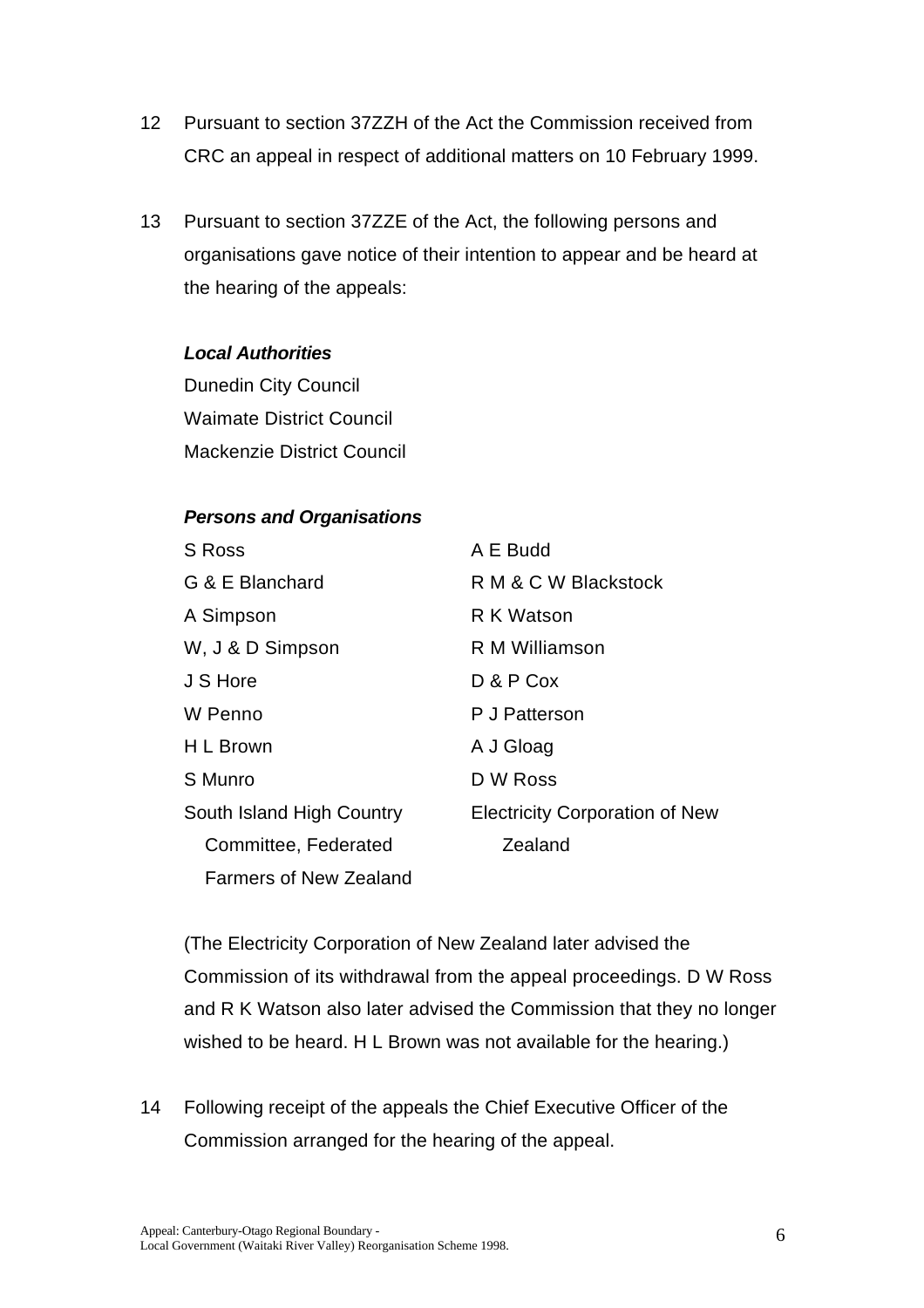- 15 On 26 February 1999 the Commission received a formal request from legal counsel for the CRC for an adjournment of the hearing. This request followed the resolution of the CRC on 25 February 1999 to initiate a reorganisation proposal to alter the boundary between the Canterbury and Otago Regions to a river catchment boundary based on the former Waitaki Catchment Commission's southern boundary.
- 16 After consideration of submissions from legal counsel for the proposers and those joining them in their appeal ("the appellants"), and the CRC, the Commission on 15 March 1999 advised that it was not persuaded that it was in the interests of justice to grant the adjournment.

### **THE HEARING**

#### **Day 1 - Tuesday, 23 March 1999**

- 17 In declaring the hearing open the Chairman advised that Commissioner Bruce Anderson would be unable to take part in the hearing of the appeal due to illness. The Chairman also advised that Commissioner Barbara Durbin and the Commission's Senior Advisor had on the previous day accompanied him, together with a senior officer from each of the ORC and CRC in a flight over the affected area. The Chairman then invited Mr Alistair Logan, legal counsel for the appellants, to present his arguments, noting that the Commission had read the submissions previously forwarded to it by Mr Logan.
- 18 Mr Logan read his written summary of the appellants' case. Mr Logan then called the following witnesses to make their witness statements:
	- Associate Professor Tom Brooking
	- Mr Ken Anderson, proposer
	- Mr Rodney Patterson, proposer
	- Mr Richard Halstead, proposer
	- Mr Tony Gilchrist, proposer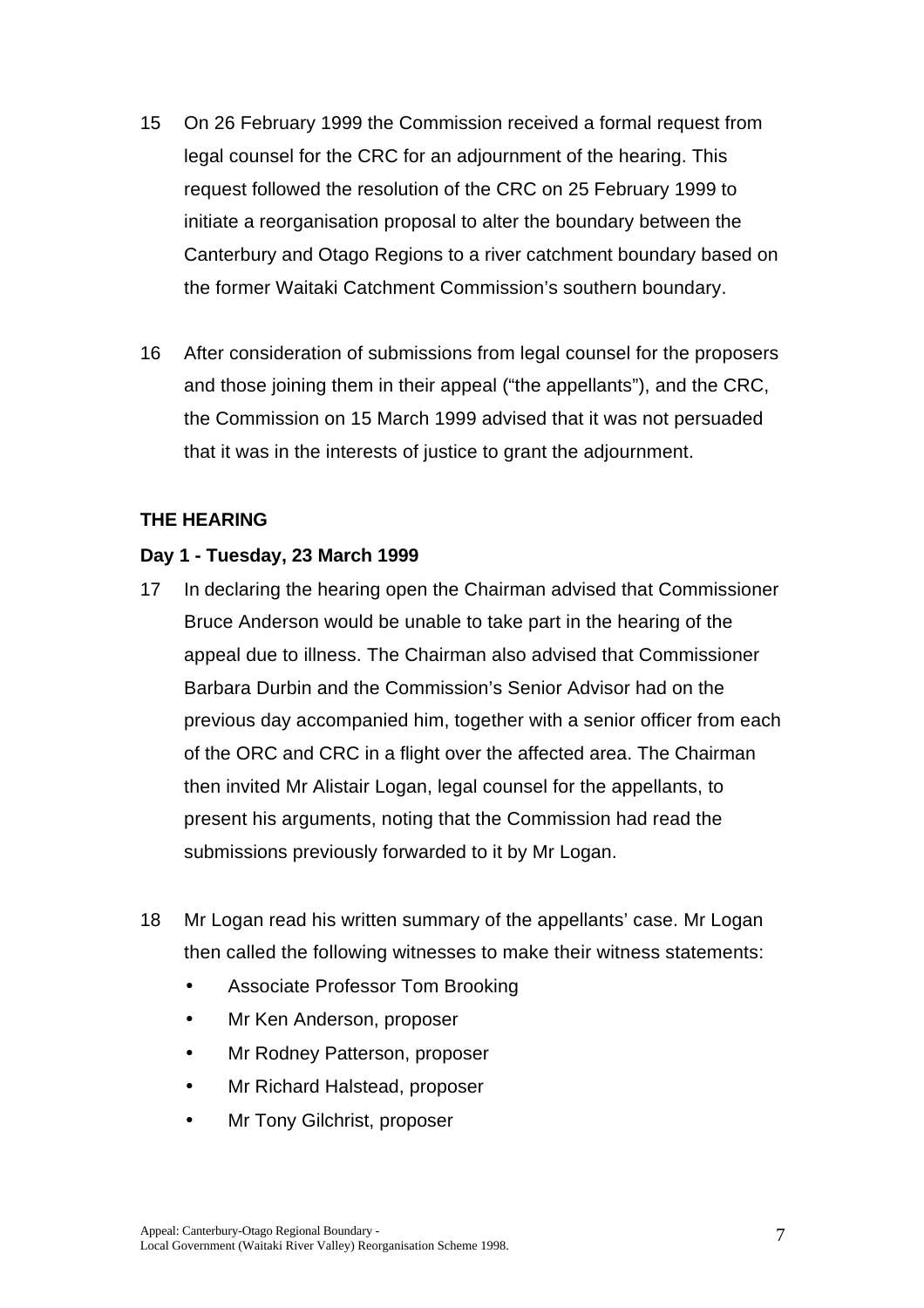- Mrs Pamela Firman, Waitaki District Councillor and former Chairperson of the Ahuriri Ratepayers and Householders Association
- Mr Tony Strachan, farmer in the affected area
- Mrs Val Williamson, farmer in the affected area
- Mr Peter Casseley, publican in the affected area
- Mrs Judy Piner, Chairperson of the Ahuriri Ratepayers and Householders Association
- Mr David Kay, member of the Ahuriri Community Board
- Mr Wayne Scott, Director Corporate Services, ORC
- Mr Tony Avery, Director Resource Management, ORC
- Mr Jack Chandra, Policy and Regulatory Manager, Waitaki District Council.

### **Day 2 - Wednesday, 24 March 1999**

- 19 Further witness statements in support of the appeal were made by:
	- Mr Mark Yaxley, Infrastructure Assets Manager, Waitaki District Council
	- Mr John Cooney, Former General Manager, Waitaki District Council
	- Ms Louise Rosson, Chairperson, ORC
	- Mr Duncan Butcher, Deputy Chairperson, ORC
	- Mr Doug Brown, ORC Councillor and President, Federated Farmers North Otago
	- Mr Richard Keys, Manager Policy Development, ORC
	- Mr Tony Avery, Director Resource Management, ORC
	- Mr Graeme Martin, Chief Executive, ORC.
- 20 A separate appellant, Mr Arthur Budd, made his submissions in support of the proposed boundary change.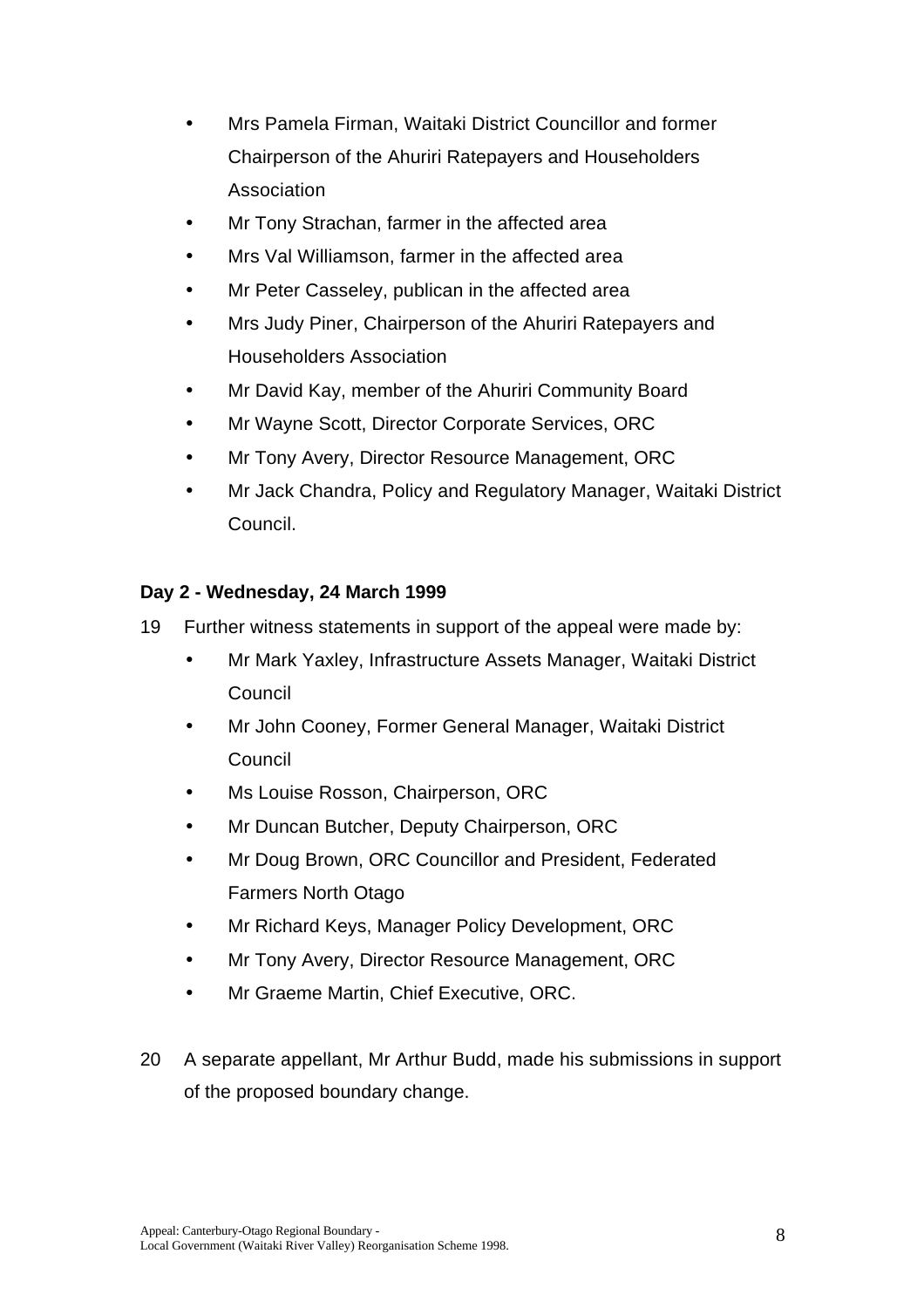21 Mr Logan, legal counsel for the appellants, made his submissions on matters of law.

### **Day 3 - Thursday, 25 March 1999**

- 22 Further witness statements in support of the appeal were made by:
	- Mr Duncan Taylor, Mayor of Waitaki District
	- Mr Ian Lawrence, Barrister and Solicitor
	- Mr Graeme Martin, Chief Executive, ORC
	- Professor Ali Memon.
- 23 Prior to Mr Lawrence making his witness statement, legal counsel for the CRC - Dr Ed Wylie - wished to have placed on record the CRC's concern that Mr Lawrence was appearing as a witness. He noted that Mr Lawrence had been Chairman of the Commission when it ruled on a cross-appeal relating to an earlier decision of the CRC on the boundary proposal. The Commission advised Dr Wylie that his objection was understood and noted, that the Commission was aware of the background and that Mr Lawrence would be allowed to proceed. Dr Wylie then submitted that no weight should be placed on Mr Lawrence's witness statement and this submission was noted by the Commission.
- 24 In his witness statement, Professor Ali Memon, made a number of comments for which the Commission sought substantiating information. Professor Memon offered to provide additional information and it was agreed that this would be provided to the Commission through Mr Logan. This information was provided to the Commission by Mr Logan on 23 June 1999.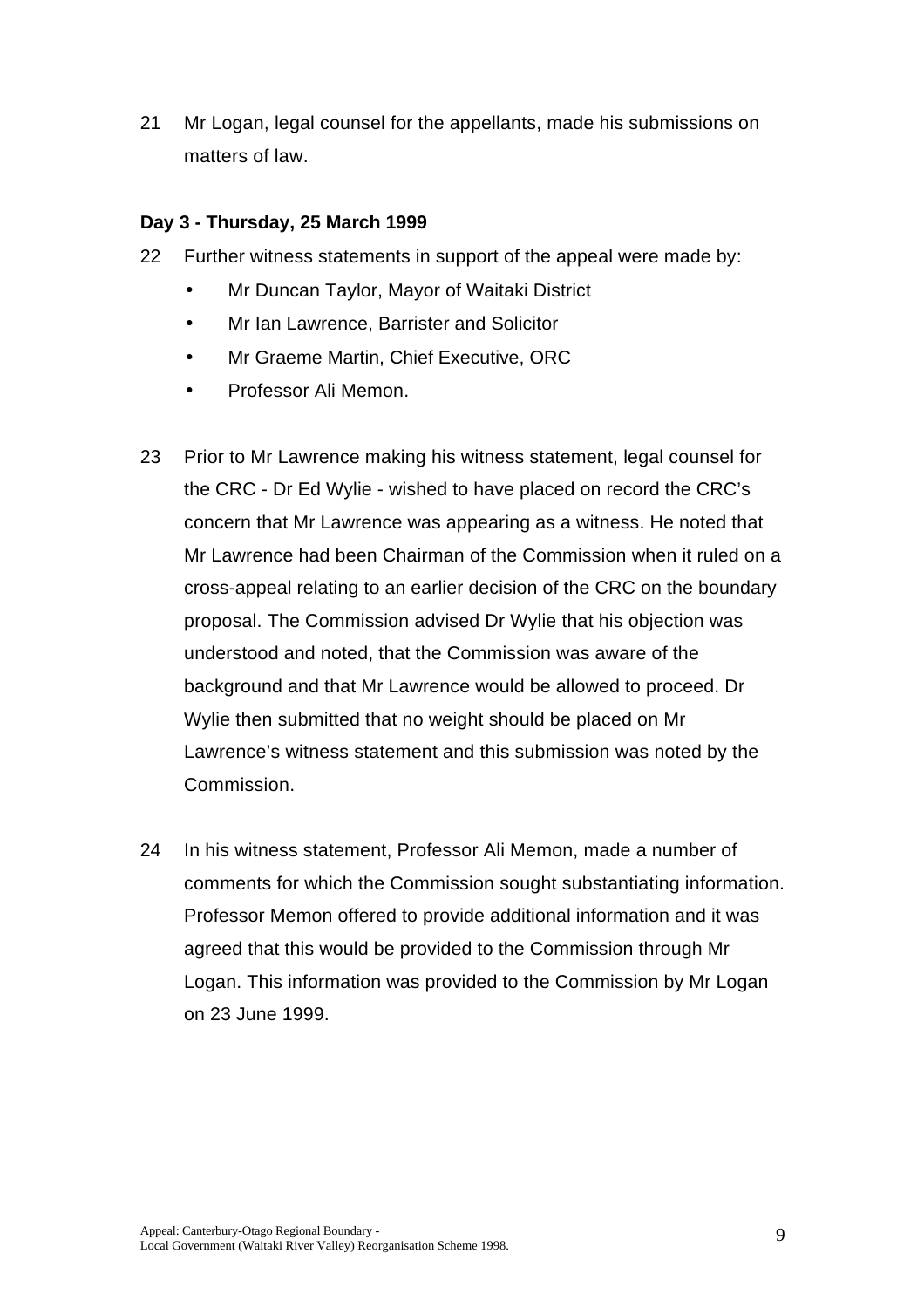### **Day 4 - Monday, 10 May 1999**

- 25 Further witness statements in support of the appeal were made by:
	- Sir Geoffrey Palmer
	- Professor Rex Honey
	- Mr Richard Keys, Manager Policy Development, ORC.
- 26 Dr Ed Wylie, legal counsel for the CRC, then outlined the structure of the evidence and submissions to be provided in support of the CRC's decision to not proceed with the reorganisation scheme. The structure would involve opening submissions by Dr Wylie, witness statements and submissions on matters of law. Dr Wylie advised that he would reserve comments on ORC's submissions for his right of reply.
- 27 Following Dr Wylie's opening submissions the following persons were called to make their witness statements:
	- Mr Richard Johnson, Chairman, CRC
	- Mr Don Linklater, Chairman, Manawatu-Wanganui Regional **Council**
	- Associate Professor Kenneth Palmer
	- Mr Graeme Nahkies, Consultant
	- Mr John Glennie, Regional Policy Manager, CRC.

### **Day 5 - Tuesday, 11 May 1999**

- 28 Further witness statements in support of the decision of the CRC to not proceed with the reorganisation scheme were made by:
	- Mr John Glennie, Regional Policy Manager, CRC
	- Mr Bob Reid, Regional Engineer (Works), CRC
	- Mr Ron Paulin, Biosecurity Manager, CRC
	- Mr Ian Lucas, Bovine Tb and Contracts Manager, CRC
	- Mr Felix McGuigan, Land Sustainability Manager, CRC
	- Mr Grant Richardson, Morven Glenavy and Ikawai Irrigation Company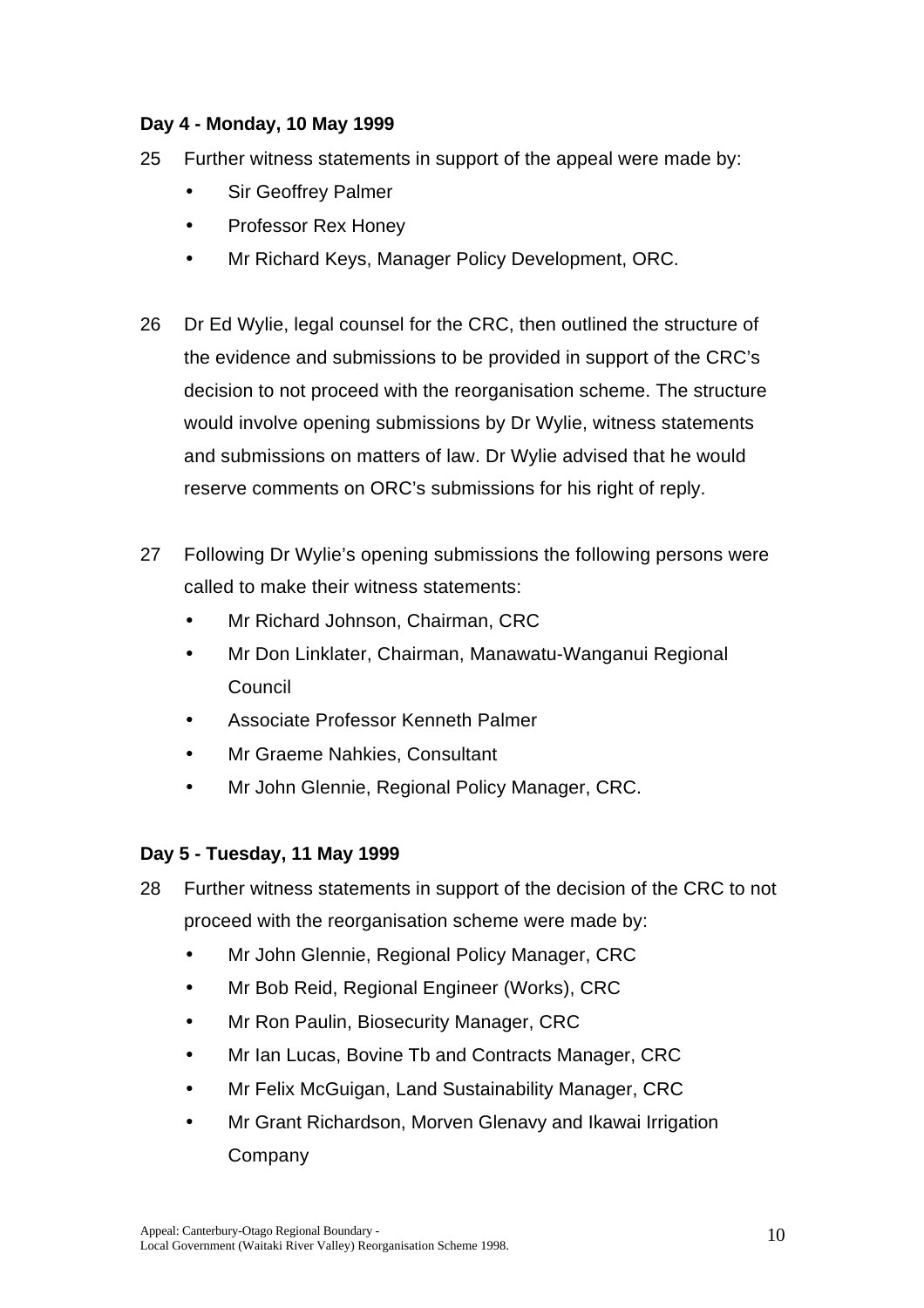- Mr Kelly Davis, Te Runanga o Arowhenua/Waihao
- Mr Frank Scarf, Central South Island Fish and Game Council
- Dr Ian Cumming, Chief Executive, CRC
- Mr Malcolm Miller, Natural Resources Planner, CRC
- Mr James Baines, Consultant
- Mr Geoff Butcher, Consultant
- Dr Paul Mosley, Consultant.

### **Day 6 - Wednesday, 12 May 1999**

- 29 A further witness statement in support of the CRC decision to not proceed with the reorganisation scheme was made by Dr Ian Cumming, Chief Executive of the CRC.
- 30 Dr Wylie concluded evidence on behalf of the CRC with his submissions on matters of law.
- 31 Individual submissions were made by:
	- Mrs Sukhi Turner, Mayor of Dunedin City in support of the proposal
	- Ms Anne Turvey in support of the Dunedin City Council submission
	- Mr Tony Gloag in support of the proposal
	- Mr Ron Wilkinson in support of the proposal
	- Mr Struan Munro in support of the proposal
	- Mr Stewart Ross, on behalf of the Omarama Branch of the High Country Section of Federated Farmers - in support of the proposal
	- Mr Ron Blackstock in support of the proposal
	- Mrs Derrice Cox in support of the proposal
	- Mr Neil Anderson, Mayor of Mackenzie District in support of the status quo
	- Mr Peter Patterson in support of the proposal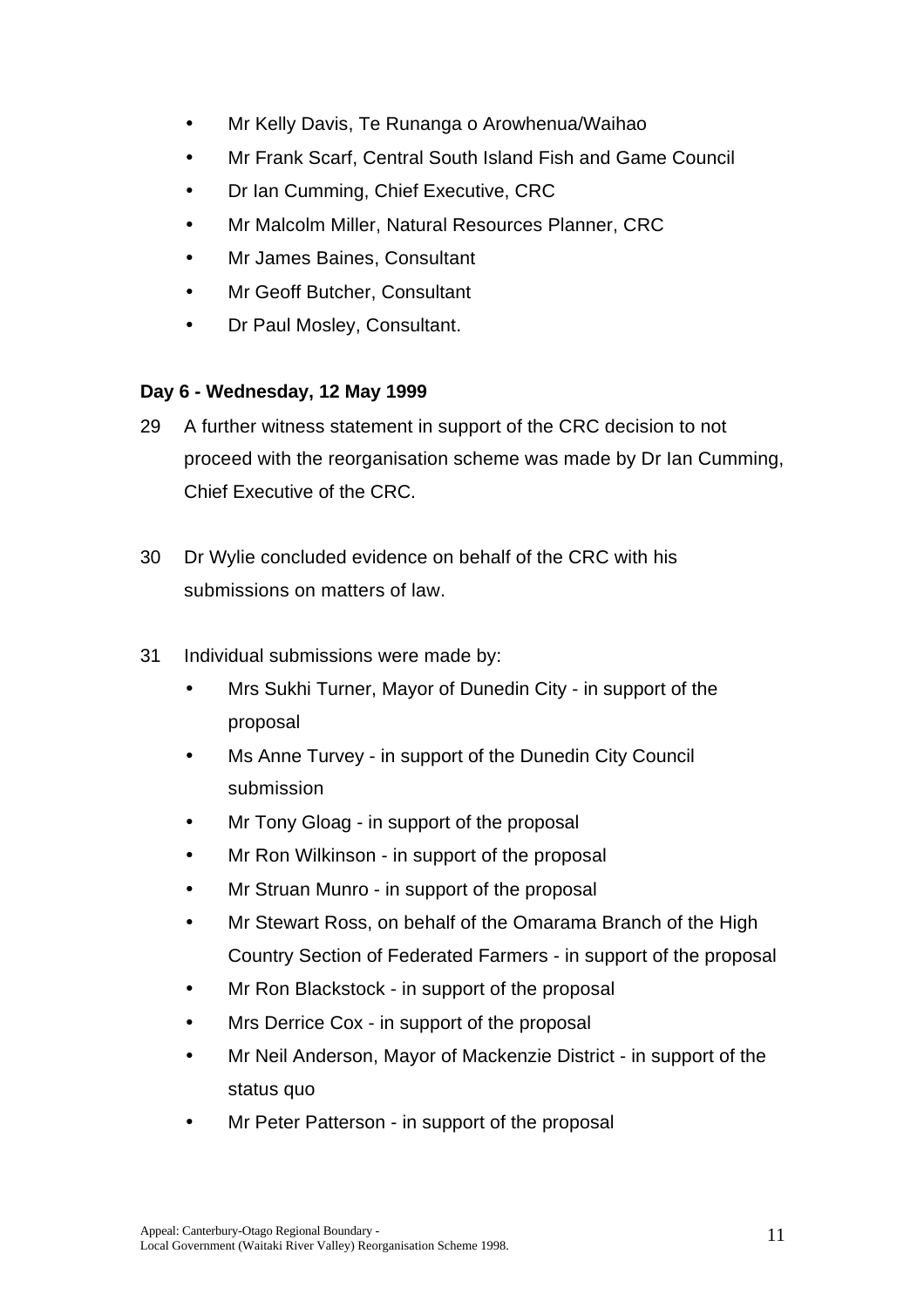### **Day 7 - Thursday, 13 May 1999**

- 32 Further individual submissions were made by:
	- Mr Alistair Simpson in support of the proposal
	- Mr Bob Douglas, on behalf of the South Island High Country Committee of Federated Farmers - in support of the proposal
	- Mrs Estelle Blanchard in support of the proposal
	- Mr Bill Penno, CRC Councillor in support of the status quo
	- Mr David Owen, Mayor of Waimate District in support of the status quo
	- Mrs Judith Simpson in support of the proposal
	- Mr John Hore in support of the proposal.

### **Day 8 - Wednesday, 23 June 1999**

- 33 This final day of the hearing was reserved for the hearing of closing submissions in reply by legal counsel. Submissions were made by Mr Logan followed by Dr Wylie.
- 34 Prior to the commencement of Mr Logans' submissions Dr Wylie expressed concern about the inclusion of fresh material to be presented by Mr Logan - this included a memorandum from Sir Geoffrey Palmer, a letter from Professor Ali Memon and information on soil types in the Waitaki catchment. Dr Wylie submitted that it was inappropriate to include fresh material in submissions in reply.
- 35 The Commission advised that the matters raised by Dr Wylie were noted and that the Commission would seek legal advice on the admissibility of the new material.
- 36 Dr Wylie and Mr Logan then each made their submissions in reply. At the conclusion of Mr Logan's submissions Mr Ken Anderson and Mrs Pam Firman made brief comments on behalf of the appellants.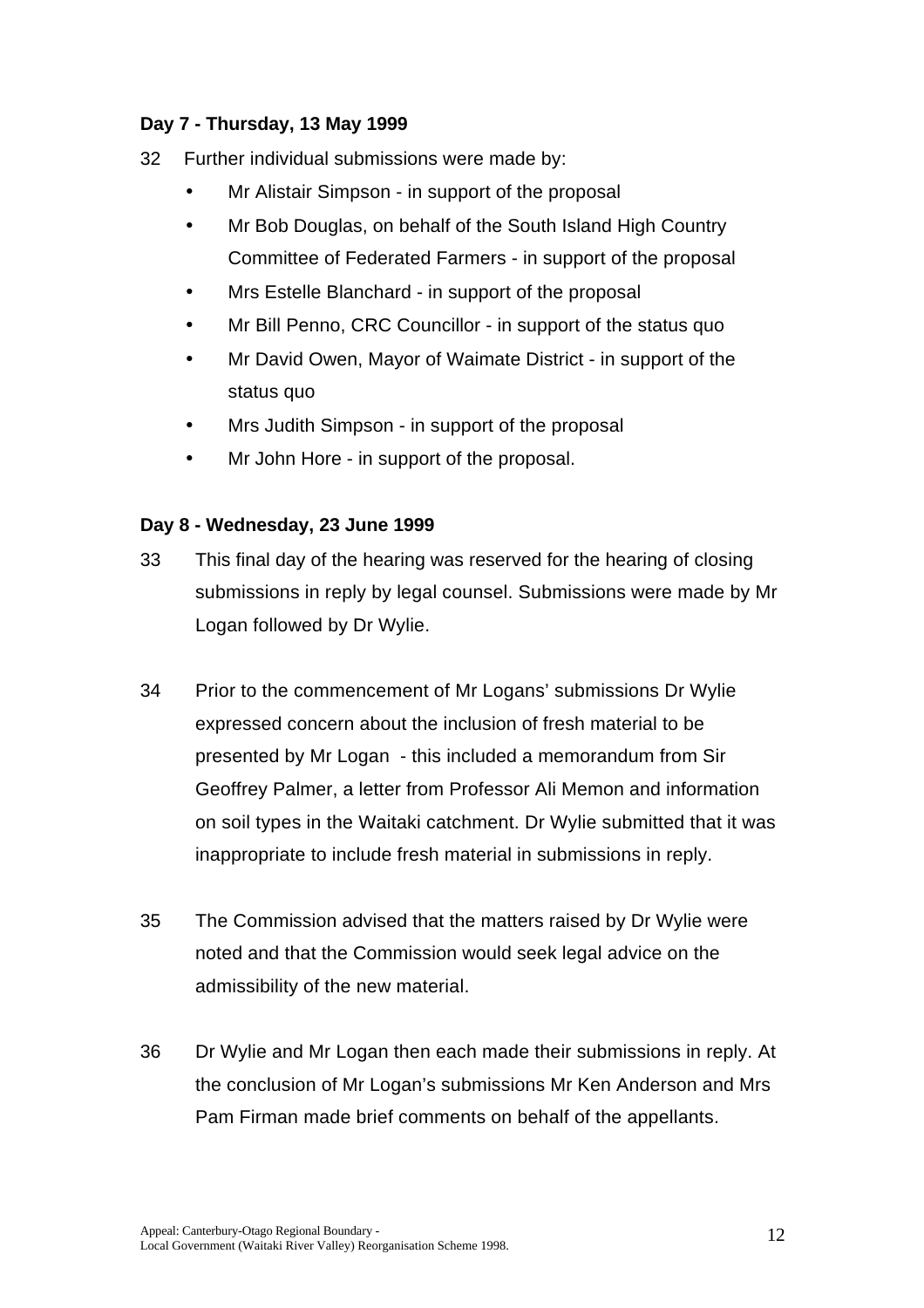# **STATUTORY PROVISIONS RELATING TO THE DETERMINATION OF THE APPEAL**

- 37 The statutory provisions relating to the Commission's hearing, consideration, and determination of this appeal are contained in sections 37ZQA, 37ZR and 37ZZK of the Act.
- 38 37ZQA details the criteria to be applied by the Commission when considering a reorganisation scheme. It states:

*37ZQA. Criteria - (1) The … Commission … shall, when considering any reorganisation proposal or any reorganisation scheme, satisfy itself that the proposal or scheme -*

- *(a) Will promote the good local government of the districts concerned; and*
- *(b) Will, in particular, ensure that each proposed local authority and each local authority continued in existence under the proposal -*
	- *(i) Will have the resources necessary to enable it to carry out its functions, duties and powers; and*
	- *(ii) Will have a district that is appropriate for the efficient and effective exercise of its functions, duties and powers; and*
- *(iii) Will contain within its district a sufficiently distinct community of interest or sufficient distinct communities of interest; and*
- 
- *(iv) Will be able to meet the requirements of section 223C of this Act.*

*(2) The … Commission … shall, when considering the matters specified in subsection (1) of this section in relation to any reorganisation proposal or any reorganisation scheme, consider -*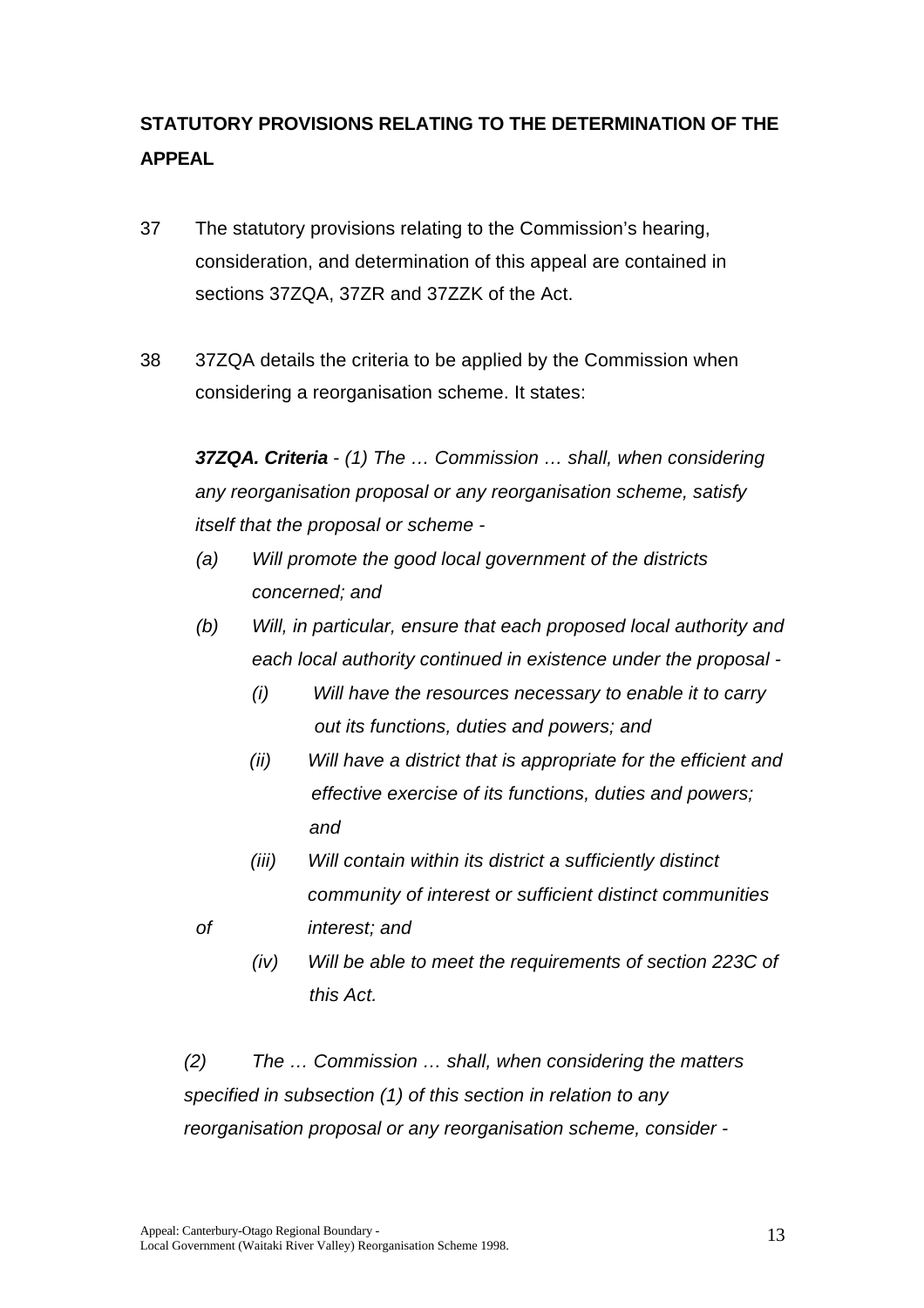- *(a) The area of impact of the functions, duties, and powers of the local authorities concerned; and*
- *(b) The area of benefit of services provided; and*
- *(c) The likely effects on any local authority of the exclusion of any area from its district; and*
- *(d) Such other matters as it considers appropriate.*
- 39 Section 37ZR details matters relating to boundary determinations under a reorganisation scheme. It states:

*37ZR. Boundaries* - *The … Commission … shall, in determining boundaries under any reorganisation proposal or reorganisation scheme, ensure that -*

- *(a) The boundaries of regions conform, where practicable, with catchment boundaries; and*
- *(b) The boundaries of territorial authority districts conform, where practicable, with the boundaries of regions; and*
- *(c) The boundaries of regions and the boundaries of territorial authority districts conform with the boundaries of statistical meshblock areas determined by the Department of Statistics and used for Parliamentary electoral purposes.*
- 40 Section 37ZZK details matters relating to the hearing and determination of the appeal. It states:

*37ZZK. Hearing and determination of appeal* - *(1) At the hearing of any appeal under section 37ZZC of this Act, the Commission shall hear and consider all evidence tendered and representations made by or on behalf of the appellant and any other party to the proceedings. (2) After hearing the evidence and representations as aforesaid, the Commission may confirm, discharge, or vary the decision of the principal local authority and generally make such decisions as it*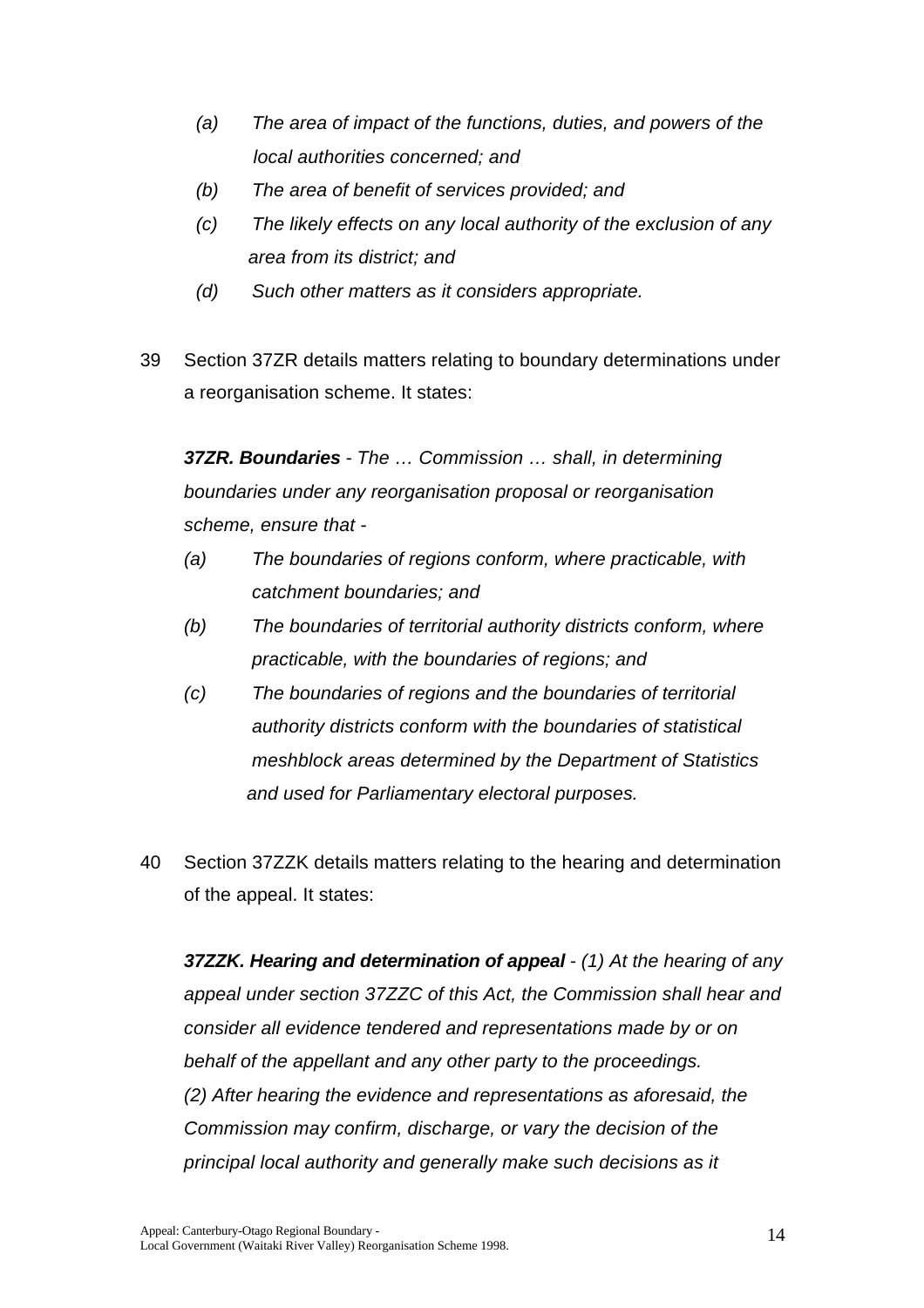*considers just and equitable in the circumstances of the case having regard to the evidence and representations received by it. Every such decision shall take effect from the date thereof or from such later date as may be specified therein.*

## **CONSIDERATION OF THE APPEAL UNDER THE STATUTORY PROVISIONS**

### **Section 37ZQA**

- 41 Section 37ZQA(1)(a) of the Act requires the Commission to satisfy itself that a proposal or scheme will "promote the good local government" of the districts concerned. With regard to the word "promote", the Commission is conscious that it has various meanings, but is satisfied that in the context of the legislation, the clear intention was that the word have the meanings: to advance, help forward, enhance, or improve. The expression "good local government" is not defined in the Act. However, the Commission has adopted a view, based on section 37K of the Act (which sets out the purposes of local government) that the achievement of those purposes would be the basis of good local government. In the Commission's opinion, it can be accepted as a strong indicator of matters to be taken into account in determining what may be good local government. Section 37ZQA(1) itself also lists various requirements which must be met. When considering the various criteria set out in subparagraphs (i) to (iv) of paragraph (b) of 37ZQA(1), the Commission must consider also the factors in subsection (2) of that section.
- 42 By considering all of the above factors, the Commission interprets the expression "promote good local government" as meaning to improve or enhance the ability of the local authorities for the regions concerned to achieve the purposes of local government as set out in section 37K. It is the duty of Regional Councils to achieve the purposes of local government from a regional perspective.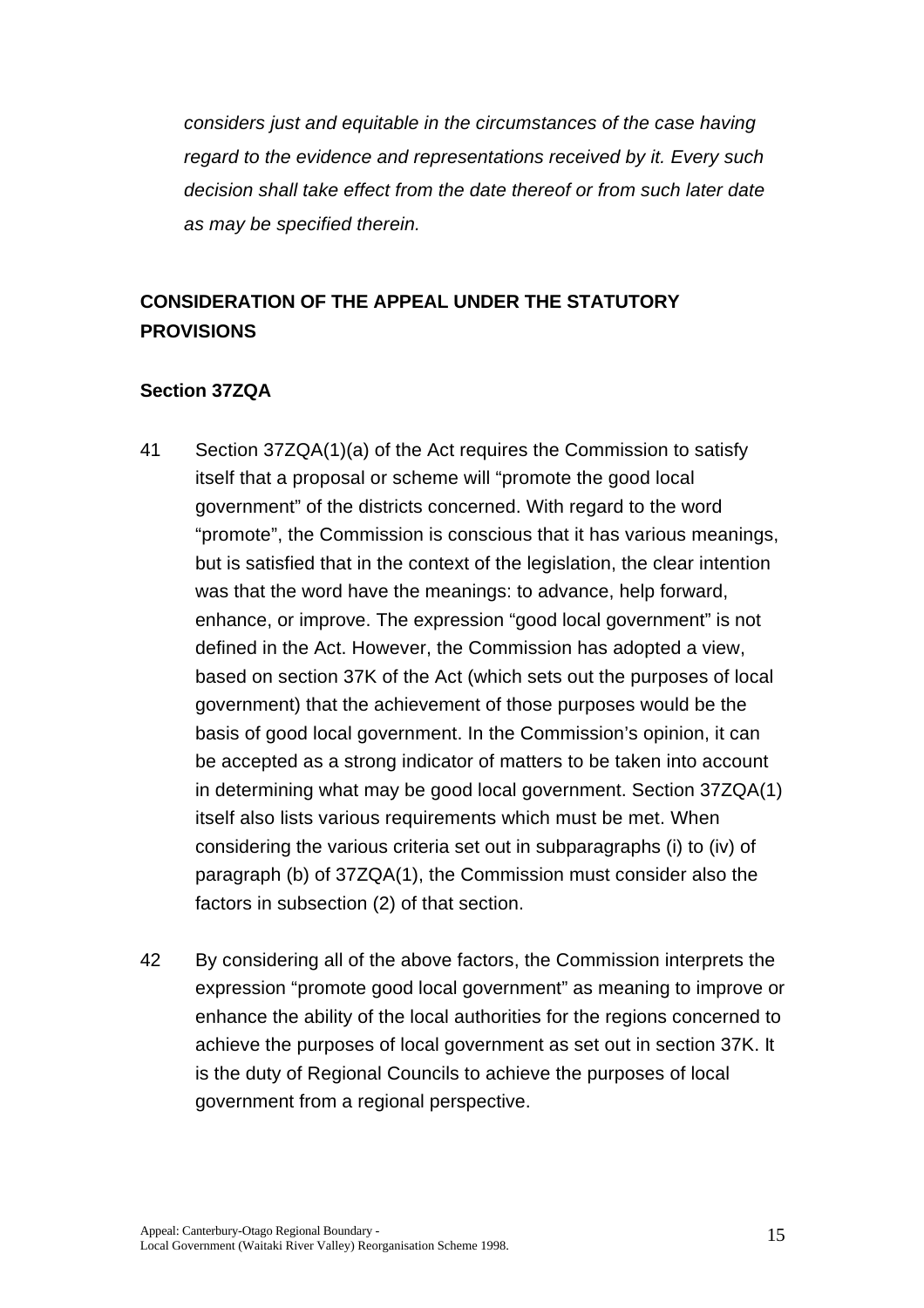- 43 The proposal was required to be assessed by the Commission against the criteria specified in section 37ZQA of the Act.
- 44 The Commission notes that the eastern section of the regional boundary, from the vicinity of Georgetown to the coast, generally follows the southern bank of the Waitaki River. This portion of the regional boundary is unaffected by the proposal. The comments that follow, in terms of the assessment of the proposal against the criteria, relate only to the area affected by the proposal.

## *Subsection (1)(a) - Whether the proposal will promote the good local government of the districts concerned.*

45 This is the principal criterion which the Commission must satisfy itself would be complied with if a proposal were given effect to. Given its importance, the Commission decided that whether the proposal promotes good local government can only be determined once the criteria in paragraph (b) of this subsection, and the additional matters for consideration in subsection (2) of this section have been considered.

## *Subsection 1 (b)*

## *(i) Whether the authorities continued in existence would have the resources necessary to enable them to carry out their functions, duties and powers.*

- 46 Both Regional Councils are currently able to fund their functions, duties and powers.
- 47 The Commission noted that, if the proposal were given effect to, the ORC would extend the area over which it carries out its functions, duties and powers at an additional cost. The ORC would have the ability to offset the cost through the additional revenue it would gain from the extended area.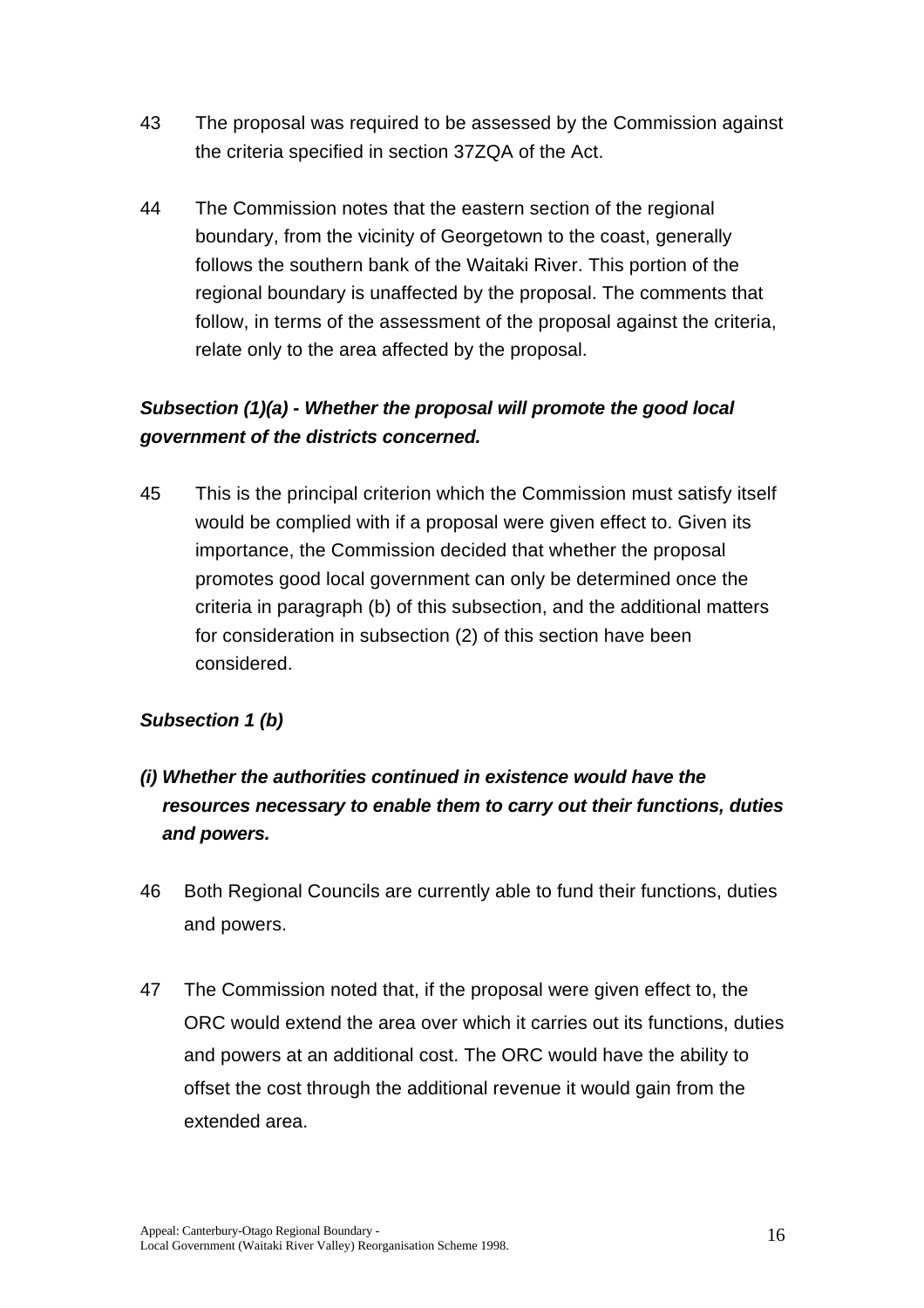48 From the evidence submitted to it, the Commission formed the opinion that both affected Regional Councils have the necessary resources to enable them to carry out their functions, duties and powers and would continue to possess them whether or not the reorganisation proposal was implemented.

# *(ii) Whether for each of the affected local authorities there will be a district which would be appropriate for the efficient and effective exercise of local government functions, duties and powers.*

49 Under this criterion the Commission has considered the proposal in terms of the functions of Regional Councils, which are set out in section 37S of the Act. The Commission notes that the ORC and CRC have inter-regional arrangements in place for civil defence and land transport, which would be largely unaffected by the proposal. The main functions affected by the proposal are Regional Council functions relating to pest management, resource management, soil conservation and rivers control.

#### Pest Management

- 50 Submissions were made by the appellants and the CRC regarding the respective comparative advantages of the proposed river boundary and the current boundary. Having considered the submissions the Commission considers that both the Waitaki catchment and the Waitaki River could serve as a boundary for management of animal and plant pests. However, a river boundary would likely require more complex common arrangements in both regions for it to be an effective boundary.
- 51 From the submissions made to it, and its own observations, the Commission is satisfied that the ecological community is more diverse in the Waitaki river bed and adjacent areas than along the higher altitude segments of the current boundary. The high altitude areas of the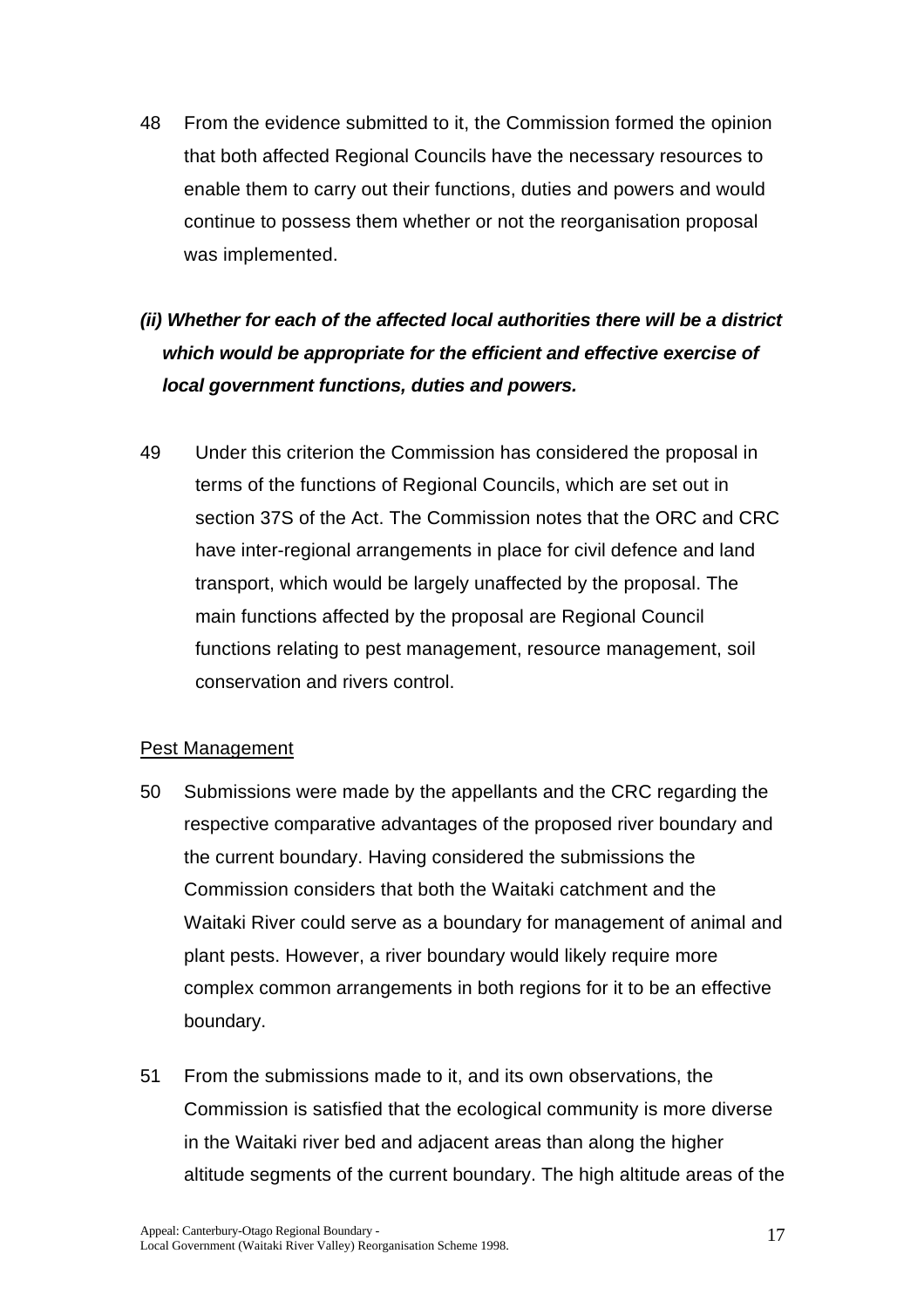current boundary provide an inhospitable habitat for pests. For a river boundary to be effective as a barrier to pests it would likely require both Councils to have common strategies and practices for the management of pests in the river system and in adjacent areas. Without a common, or similar, approach there would be potential for infestation of pests from one side of the boundary to the other. Such arrangements are not of such importance with the existing boundary as the Waitaki River and adjacent areas fall within the jurisdiction of the Canterbury Regional Council. These arrangements would incur additional costs for both Councils.

#### Resource Management, Soil Conservation and Rivers Control

- 52 There are a number of resource management issues that are common to the Waitaki valley catchment as a whole - these include issues relating to pest control as discussed above, soil conservation, braided river management, water allocation (particularly for the hydro stations and irrigation) and sustainable land management.
- 53 The current regional boundary in the affected area follows generally a catchment boundary to the south of the river. While the existing boundary creates some issues for landowners whose properties straddle the border -in terms of on-site identification of the boundary and the differing policies, practices and rating regimes of the CRC and ORC - the proposed river boundary would also create a range of crossboundary issues.
- 54 The Waitaki River and its tributaries are distinctive and prominent features of the Waitaki valley. The river system includes a number of lakes which supply the power stations on the river. Below the Waitaki Dam the river spreads out in a braided fashion over a wide river plain.
- 55 The waters of the lakes and river system have been harnessed for the Waitaki River hydro-electric generation system. The system comprises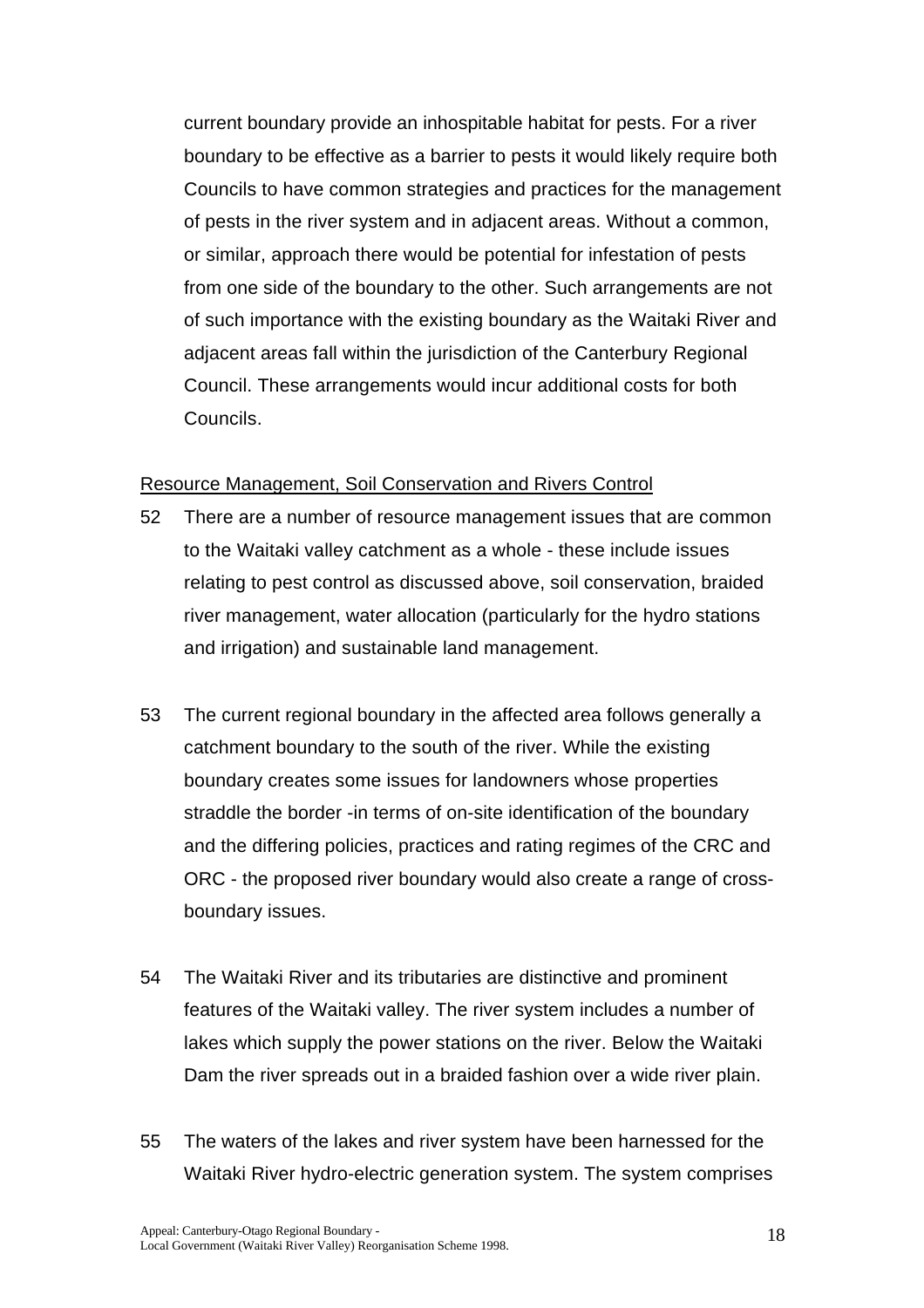eight power stations supplied with water from a series of natural and constructed lakes and canals. These stations currently meet about 22% of New Zealand's annual electricity demand. The Commission considers the Waitaki River to be a resource of very considerable local, regional and national significance in terms of its hydro-generation capacity and potential. If the proposal proceeded the hydro-electric stations would straddle the regional boundary.

- 56 In its flight over the affected area the Commission noted the accelerated erosion in parts of the catchment and the drought conditions that prevailed in the area at that time. The Commission is of the view that effective catchment-wide soil conservation measures are important to maintain the quality of the land and water resources in the Waitaki valley.
- 57 The Commission considers that the introduction of a second Regional Council into the management of the Waitaki catchment and the Waitaki River would not be efficient for the management of the catchment or river.
- 58 It was argued that arrangements could be put in place with a river boundary to provide for the co-ordinated planning and management of the catchment, but in the view of the Commission these would introduce costs and administrative and catchment complexities which do not exist with the current boundary. With the catchment split between two Regional Councils it would be more difficult to properly administer the resources of the Waitaki catchment in an integrated manner.
- 59 In the view of the Commission the sustainable management of the catchment and the water resource of the Waitaki valley is best maintained through one Regional Council having responsibility for the catchment and river system. A river boundary which divides the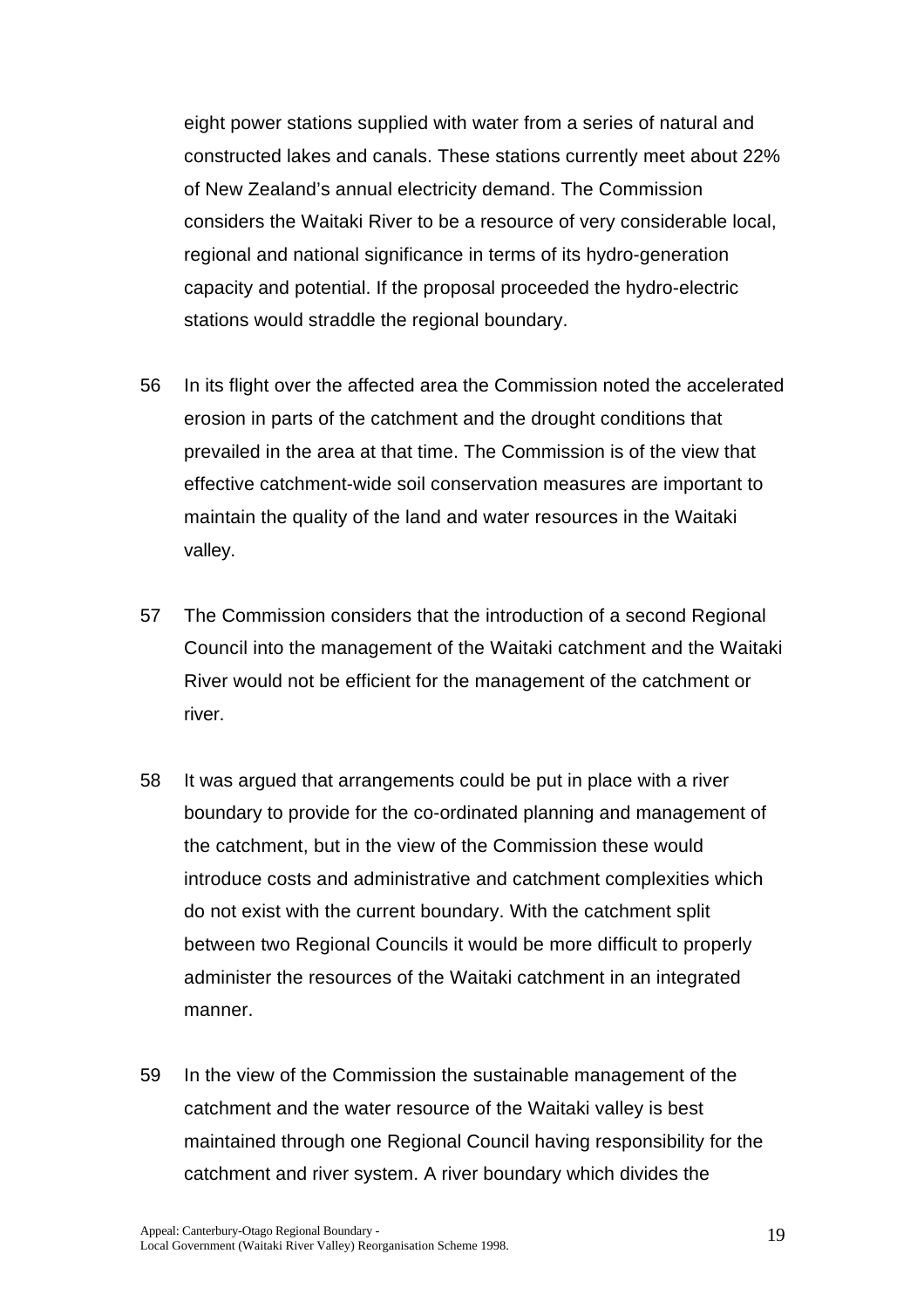catchment would not be appropriate for the integrated management of resources in the Waitaki River catchment.

60 Having considered all the evidence and submissions made to it, the Commission does not consider that the proposal would provide both Regional Councils with regions appropriate for the efficient and effective exercise of their functions, duties and powers. Therefore, the Commission is not satisfied that the criterion is met in respect of the proposal.

# *(iii) Whether the proposal will ensure that each authority continued under the proposal would contain within its district sufficiently distinct communities of interest.*

- 61 Detailed arguments, supported by witness statements, were put forward by both the appellants and the CRC regarding the issue of community of interest of the residents of the affected area.
- 62 The Commission has carefully assessed all the information provided to it on the issue of community of interest. The Commission is of the opinion that it must consider the question of community of interest principally from a local government perspective. The Commission has come to the view that there are two overlapping communities of interest in the affected area.
- 63 The Commission is satisfied that the residents of the affected area share a community of interest with the other residents of the Waitaki District in terms of history, cultural identity, social and business interests, and that there is a strong affinity with the residents of the Otago Region, particularly those in the northern part of the region.
- 64 The Commission is of the opinion that the residents of the affected area are also part of a community of interest, encompassing all residents of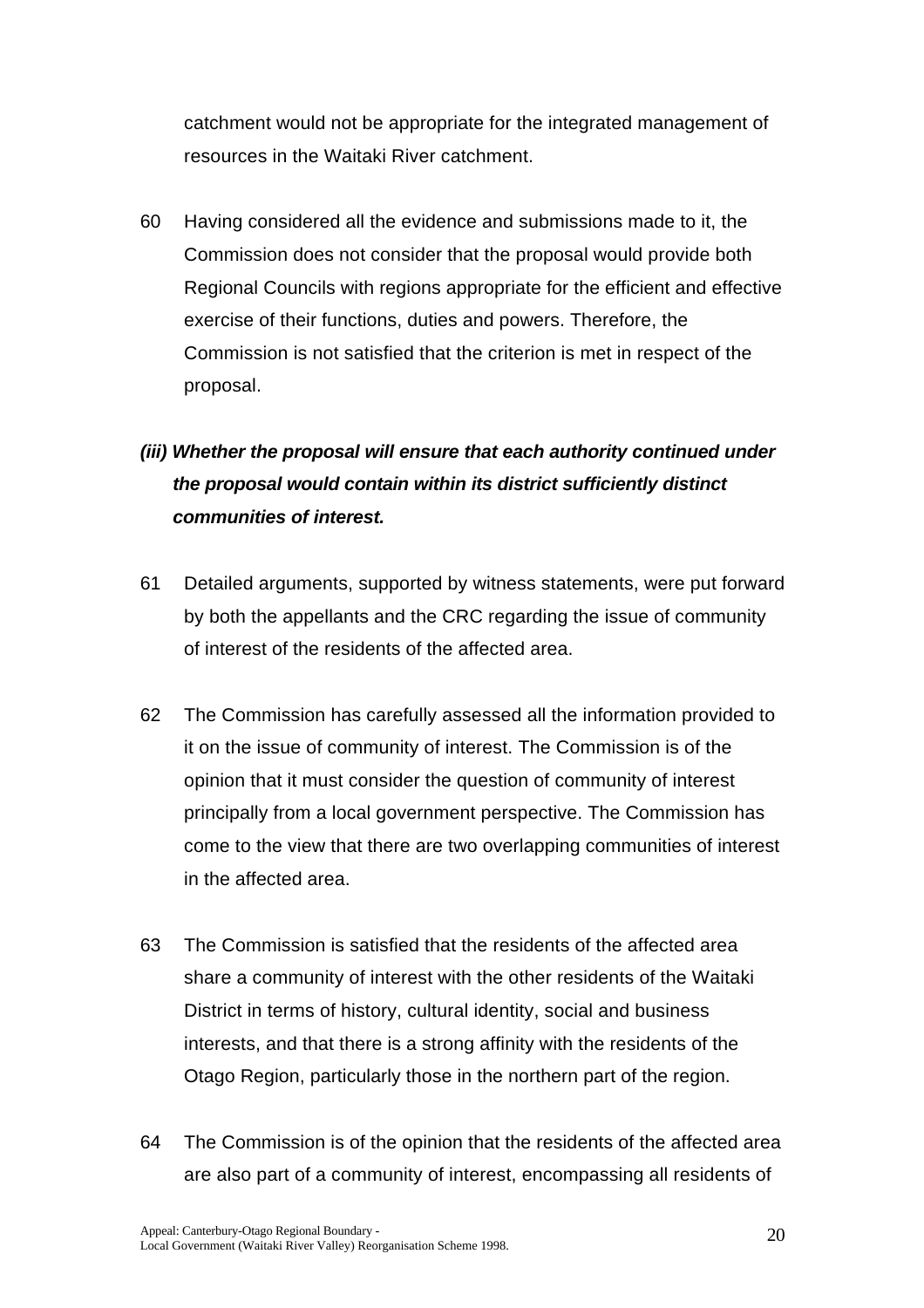the Waitaki valley, that has similar concerns regarding the sustainable management and development of the Waitaki River water resource. The Waitaki River is critical to the sustainable management and development of land on both sides of the river. In the Commission's view this embodies a community of interest based on a common interest in the management of resources in the Waitaki valley.

- 65 The overlapping communities of interest come into conflict if the Commission was to determine a boundary based on this criterion alone. It was argued that a river boundary would be the most suitable to take account of the community of interest based on cultural, historical, social and business linkages. However, in the view of the Commission, a boundary which includes the Waitaki valley catchment in one region would be best suited to a resource management based community of interest.
- 66 This matter was considered in considerable detail by the Commission before it issued its reorganisation schemes for the Canterbury Region and Otago Region (including the Waitaki District) in 1989. At that time the Commission determined that the community of interest of the residents of the affected area was best taken into account by including them in the area of the Waitaki District for the purposes of territorial local government, while including them in the area of the Canterbury Region for the Regional Council functions. The Commission is of the view that this arrangement continues to take account of the overlapping communities of interest.
- 67 The Commission considers that good local government would not be promoted by dividing what it sees to be a community of interest with common resource management concerns pertaining to the Waitaki River.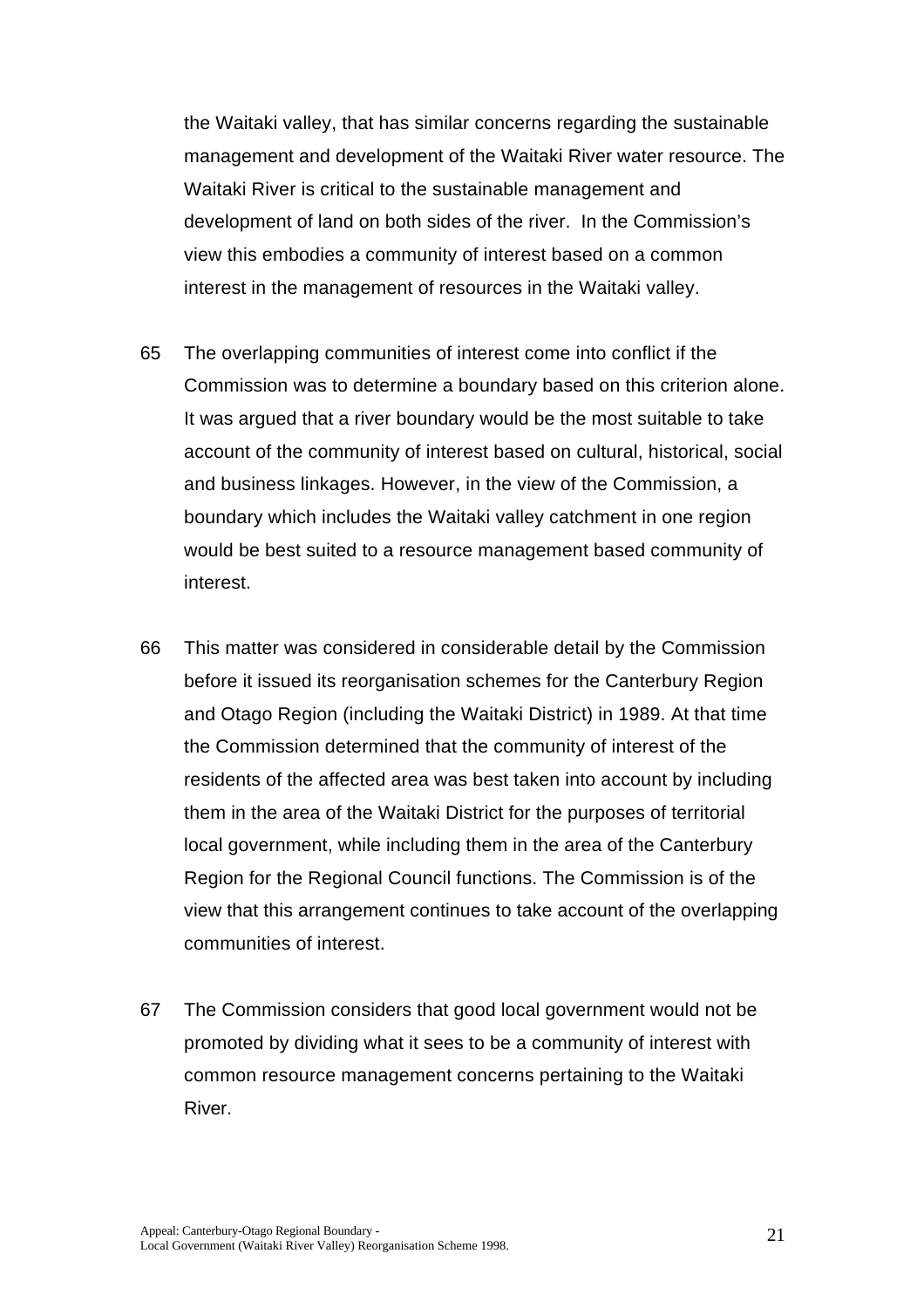# *(iv) Whether each authority continued in existence would be able to meet the requirements of section 223C of the Act.*

- 68 Section 223C relates to the way in which local authorities are to conduct their affairs. The Commission is of the view that the proposal would have negligible impact on the ability of the ORC and CRC to maintain governing and administrative structures which would comply with the requirements of this section.
- 69 The Commission is satisfied that the criterion is met in respect of this proposal.

### *Subsection 2*

# *(a) area of impact of the functions, duties and powers of the local authorities concerned; and*

#### *(b) area of benefit of services provided.*

- 70 The Commission heard submissions from the appellants and the CRC regarding cross-boundary impacts in the areas of carrying out the functions, duties and powers of, or delivery of services by either Regional Council. Having considered these submissions, the Commission is of the view that there would be considerable crossboundary impacts relating to resource consents pertaining to the Waitaki River.
- 71 The proposal would create a range of cross boundary issues principally relating to the damming, use and discharge of water - which do not exist at the current boundary. The Commission recognises that not all cross-boundary impacts between local authorities were removed in the 1989 reorganisation schemes. However, it believes that while their existence is something that must be accepted, every endeavour should be made to avoid adding to their number and complexity. The Commission's opinion in this instance is that good local government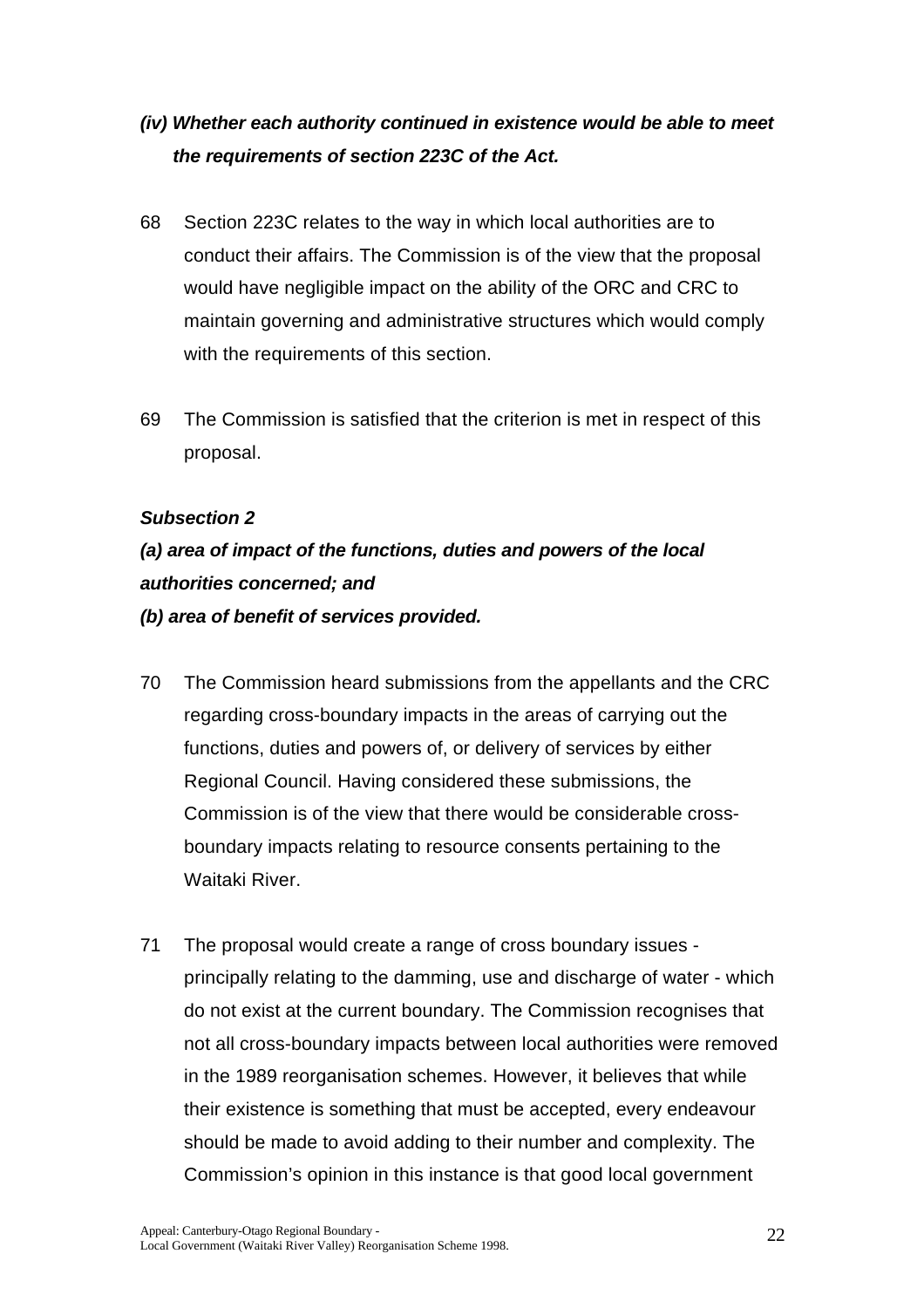would not be promoted by allowing new and significant cross-boundary impacts to occur through the implementation of this proposal.

### *Subsection 2*

# *(c) Likely effects on any local authority of the exclusion of any area from its district.*

- 72 The Commission is of the view that implementation of the proposal would have little significance on the rating base of the CRC, recognising that the CRC would no longer be required to provide service delivery to the affected area.
- 73 Implementation of the proposal would hinder the effective management of resource issues in the Waitaki valley on an integrated and catchment-wide basis. Problems may arise in areas adjoining the boundary where the policies and practices of the two Regional Councils differ. The Commission accepts that issues arise with the current boundary but is concerned that the issues associated with a river boundary will be of greater significance.

# *Subsection (1)(a) - Whether the proposal will promote the good local government of the districts concerned.*

- 74 The obligations imposed by section 37ZQA will only be met if the Commission is satisfied that the proposal will promote the good local government of the Canterbury Region and the Otago Region and all the requirements of section 37ZQA(1)(b) are met.
- 75 The Commission is not satisfied that the proposal meets all the criteria of section 37ZQA. Neither is it satisfied that the requirement relating to the promotion of good local government of the regions concerned will be met. In particular, the Commission is not convinced that the proposal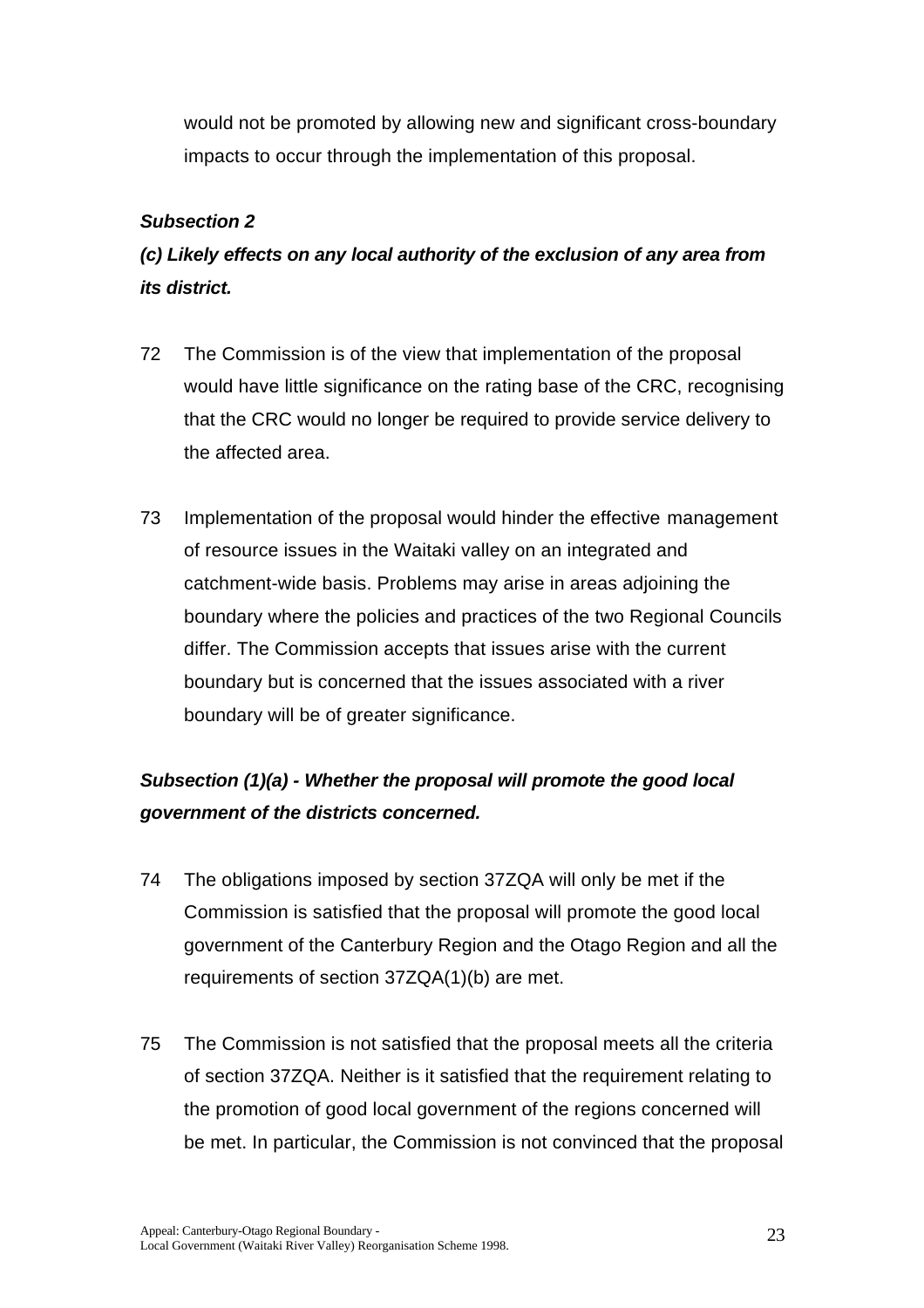would enhance the ability of the CRC or ORC to achieve the purposes of local government set out in section 37K.

### **Section 37ZR**

76 Section 37ZR specifies matters to be taken into account in determining boundaries under any reorganisation scheme.

## *(a) The boundaries of regions conform, where practicable, with catchment boundaries.*

77 The existing boundary in the affected area conforms generally with the catchment boundary. The proposal is for a boundary which would in effect split the catchment. The Commission did not receive sufficient evidence to convince it that a catchment boundary between the Canterbury and Otago Regions is impracticable. The Commission is of the view that the existing catchment-based boundary is the most practicable arrangement for the affected area in terms of managing the natural and physical resources of the Waitaki catchment in an integrated manner.

# *(b) The boundaries of territorial districts conform, where practicable, with the boundaries of regions.*

78 This proposal does not involve a change to the boundaries of territorial districts. Implementation of the proposal would result in the regional boundary being coterminous with the boundary between territorial districts.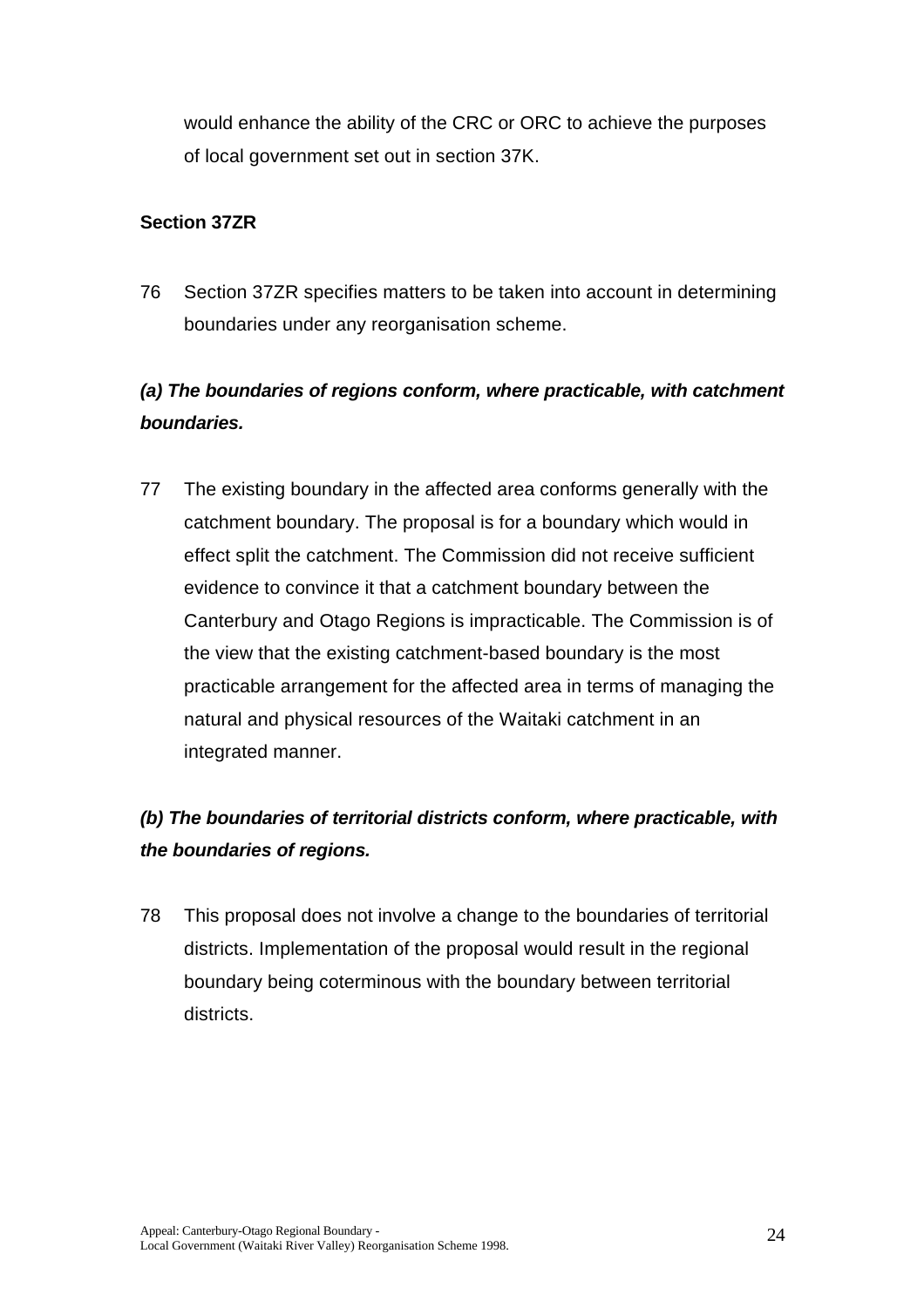*(c) The boundaries of regions and the boundaries of territorial authority districts conform with the boundaries of statistical meshblock areas determined by Statistics New Zealand and used for Parliamentary electoral purposes.*

79 The proposal would meet the requirements of this paragraph.

### **OTHER MATTERS**

### **Liaison Between Local Authorities**

- 80 The Commission believes that the CRC should as soon as possible consider how it could enhance its linkages with the people of the area affected by this proposal. These people reside on the periphery of the largest region in New Zealand. They have raised concerns about the level of service and consultation they receive from the CRC, and the approach of the CRC in dealing with issues of concern to them .
- 81 In its submissions to the Commission, the CRC suggested, that regardless of the outcome of the appeal process, all parties get together with a facilitator in order to develop a good working relationship. The Commission commends this approach and recommends that the CRC expedite matters in this regard.
- 82 Opportunities also exist for the CRC and ORC to assist the Waitaki District Council in working with the two Regional Councils. The Commission notes that both the CRC and ORC have made offers to the Waitaki District Council to work with it in minimising its costs in dealing with the two Councils and that the CRC has offered to reimburse any identifiable costs incurred by the Waitaki District Council in this regard.
- 83 The Commission acknowledges that the Waitaki District Council does incur additional costs in dealing with two Regional Councils, however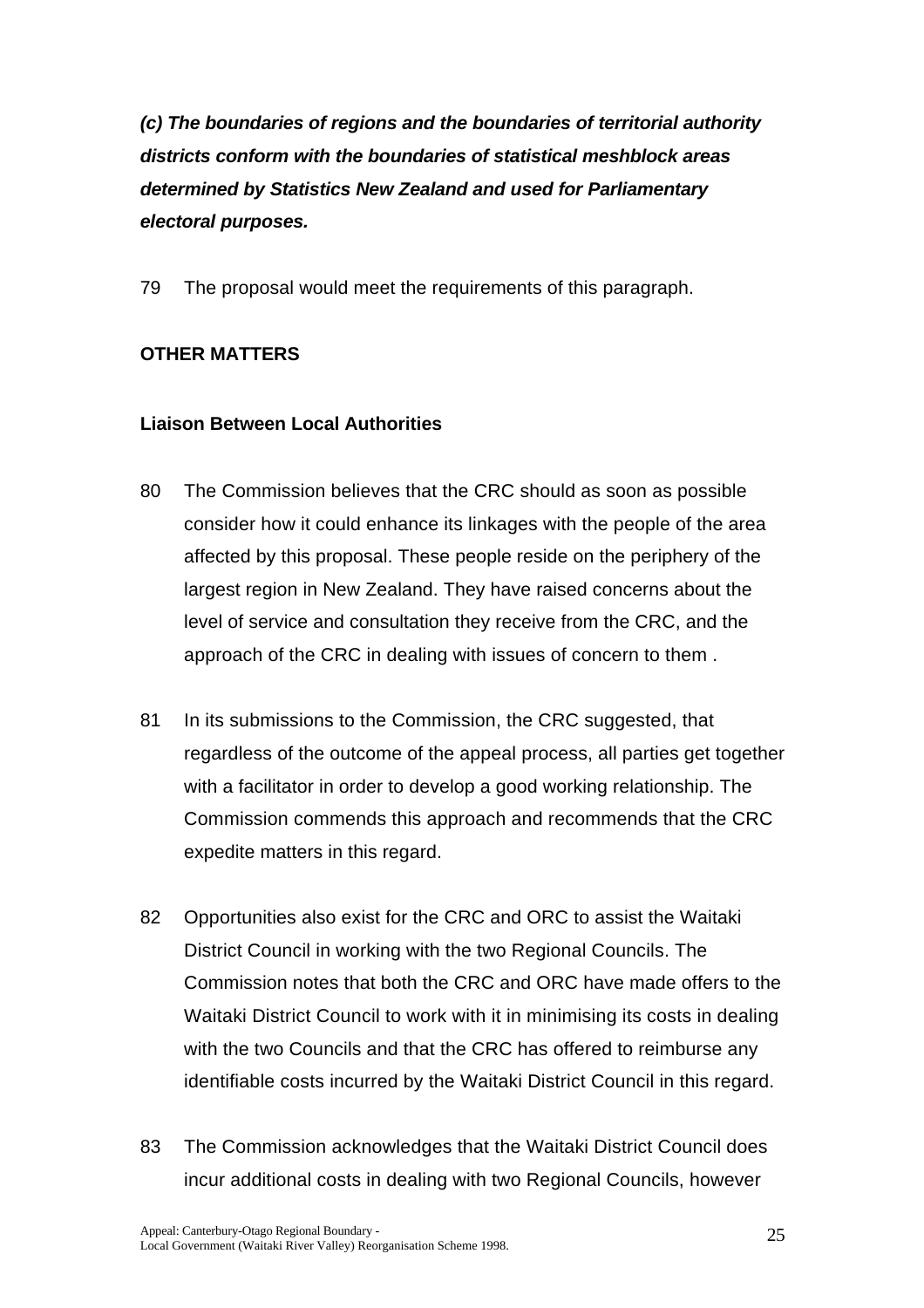believes that these costs can be minimised through having effective working arrangements with both Regional Councils. It should be noted that Waitaki District is not exceptional in falling within the jurisdiction of two Regional Councils. A total of seven territorial districts straddle regional boundaries.

#### **Admissibility of Information**

- 84 Paragraph 23 refers to the submission of Dr Ed Wylie, legal counsel for the Canterbury Regional Council, that the Commission should place no weight on the witness statement made by Mr Ian Lawrence. Paragraph 34 refers to Dr Wylie's concern about the inclusion of fresh material by the appellants during their rights of reply on 23 June 1999.
- 85 After deliberation on these matters, the Commission decided to consider all information that came forward to it during the hearing. The witness statement of Mr Ian Lawrence and the fresh material presented during the rights of reply, which were considered along with all other submissions, were not sufficient to determine the issue when balanced against all other matters before the Commission.

### **Appeal by CRC in Respect of Additional Matters**

- 86 In its notice of appeal in respect of additional matters, the CRC contends that certain parts of its decision as principal local authority on the draft reorganisation scheme are erroneous. However, as relief, the CRC seeks a finding by the Commission that upholds its decision, as principal local authority, that the draft scheme not proceed.
- 87 In its report to the CRC, the committee appointed by the CRC in accordance with section 37ZY of the Act, recommended that the draft scheme not proceed. On 17 December 1998 the CRC resolved that the draft scheme not proceed.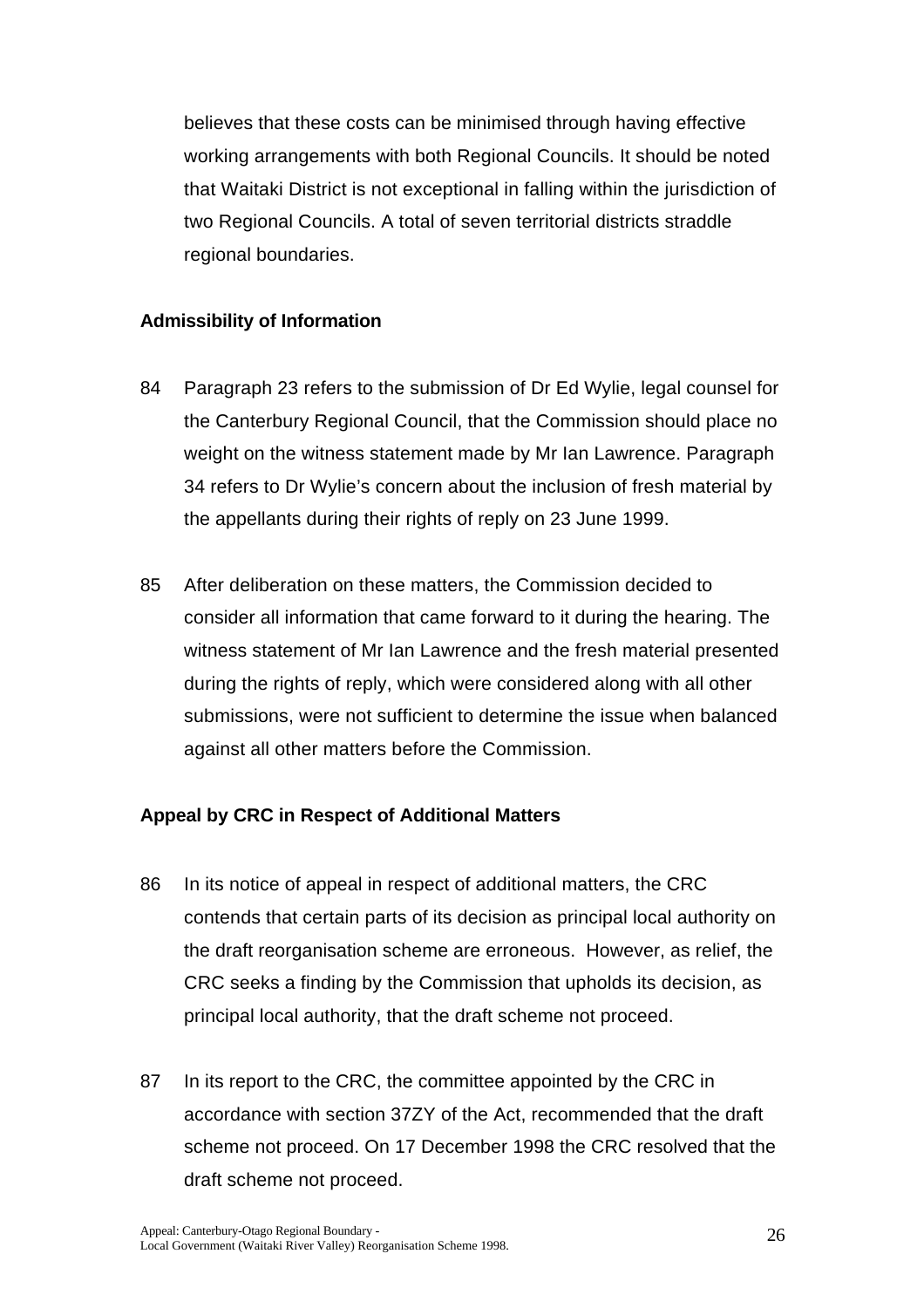- 88 The appeal of the CRC in respect of additional matters takes issue with a number of findings of the committee appointed by it to consider submissions on the draft reorganisation scheme, and make recommendations to it in respect of the submissions made in relation to the draft reorganisation scheme. Broadly, the findings the CRC takes issue with are ones favourable to the proposers.
- 89 Most, if not all, of the findings to which the CRC takes issue in the notice of appeal in respect of additional matters, relate to issues traversed by the CRC during the Commission hearings. The Commission has considered the underlying issues in determining the appeals. It notes that not all of those who made submissions to the CRC committee which made the findings, also participated in the hearings before the Commission.
- 90 In the circumstances, in determining the appeals, the Commission does not consider it necessary or appropriate to make findings on each of the various issues identified in the CRC's notice of appeal.

#### **COMMISSION'S DETERMINATION**

- 91 Having considered the evidence, submissions and appeals made to it and having tested them against the criteria specified in the Act, the Commission confirms the decision of the CRC (as the principal local authority) to not proceed with the Local Government (Waitaki River Valley) Reorganisation Scheme 1998.
- 92 In particular, the Commission is not satisfied that the scheme, if implemented:
	- a. would promote the good local government of the Otago and Canterbury Regions